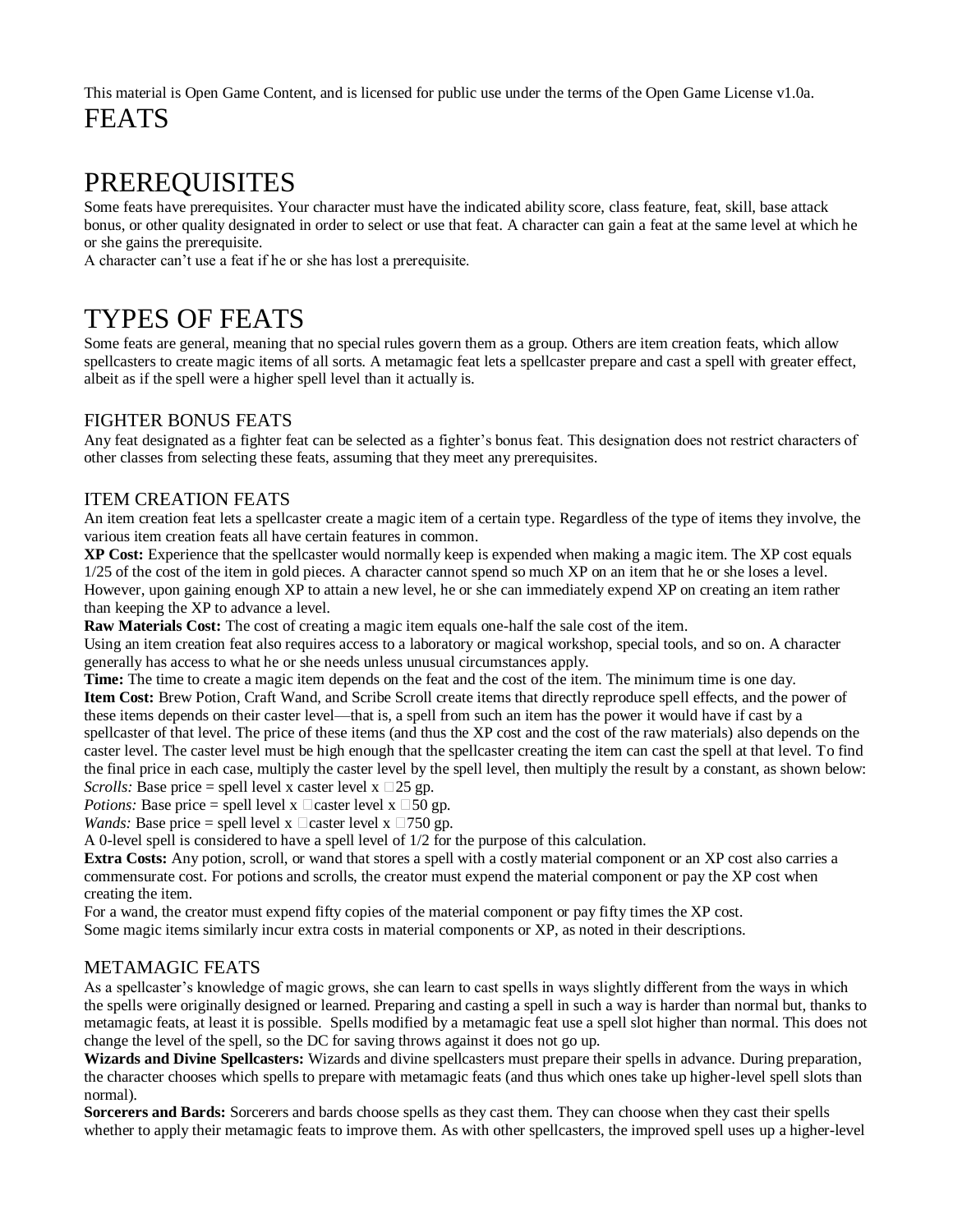spell slot. But because the sorcerer or bard has not prepared the spell in a metamagic form in advance, he must apply the metamagic feat on the spot. Therefore, such a character must also take more time to cast a metamagic spell (one enhanced by a metamagic feat) than he does to cast a regular spell. If the spell's normal casting time is 1 action, casting a metamagic version is a full-round action for a sorcerer or bard. (This isn't the same as a 1-round casting time.) For a spell with a longer casting time, it takes an extra full-round action to cast the spell.

**Spontaneous Casting and Metamagic Feats:** A cleric spontaneously casting a *cure* or *inflict* spell can cast a metamagic version of it instead. Extra time is also required in this case. Casting a 1-action metamagic spell spontaneously is a full-round action, and a spell with a longer casting time takes an extra full-round action to cast.

**Effects of Metamagic Feats on a Spell:** In all ways, a metamagic spell operates at its original spell level, even though it is prepared and cast as a higher-level spell. Saving throw modifications are not changed unless stated otherwise in the feat description.

The modifications made by these feats only apply to spells cast directly by the feat user. A spellcaster can't use a metamagic feat to alter a spell being cast from a wand, scroll, or other device.

Metamagic feats that eliminate components of a spell don't eliminate the attack of opportunity provoked by casting a spell while threatened. However, casting a spell modified by Quicken Spell does not provoke an attack of opportunity. Metamagic feats cannot be used with all spells. See the specific feat descriptions for the spells that a particular feat can't modify.

**Multiple Metamagic Feats on a Spell:** A spellcaster can apply multiple metamagic feats to a single spell. Changes to its level are cumulative. You can't apply the same metamagic feat more than once to a single spell.

**Magic Items and Metamagic Spells:** With the right item creation feat, you can store a metamagic version of a spell in a scroll, potion, or wand. Level limits for potions and wands apply to the spell's higher spell level (after the application of the metamagic feat). A character doesn't need the metamagic feat to activate an item storing a metamagic version of a spell. **Counterspelling Metamagic Spells:** Whether or not a spell has been enhanced by a metamagic feat does not affect its vulnerability to counterspelling or its ability to counterspell another spell.

# FEAT DESCRIPTIONS

Here is the format for feat descriptions.

# FEAT NAME [TYPE OF FEAT]

**Prerequisite:** A minimum ability score, another feat or feats, a minimum base attack bonus, a minimum number of ranks in one or more skills, or a class level that a character must have in order to acquire this feat. This entry is absent if a feat has no prerequisite. A feat may have more than one prerequisite.

**Benefit:** What the feat enables the character ("you" in the feat description) to do. If a character has the same feat more than once, its benefits do not stack unless indicated otherwise in the description.

In general, having a feat twice is the same as having it once.

**Normal:** What a character who does not have this feat is limited to or restricted from doing. If not having the feat causes no particular drawback, this entry is absent.

**Special:** Additional facts about the feat that may be helpful when you decide whether to acquire the feat.

# ACROBATIC [GENERAL]

**Benefit:** You get a +2 bonus on all Jump checks and Tumble checks.

#### AGILE [GENERAL]

**Benefit:** You get a +2 bonus on all Balance checks and Escape Artist checks.

### ALERTNESS [GENERAL]

**Benefit:** You get a +2 bonus on all Listen checks and Spot checks. **Special:** The master of a familiar gains the benefit of the Alertness feat whenever the familiar is within arm's reach.

# ANIMAL AFFINITY [GENERAL]

**Benefit:** You get a +2 bonus on all Handle Animal checks and Ride checks.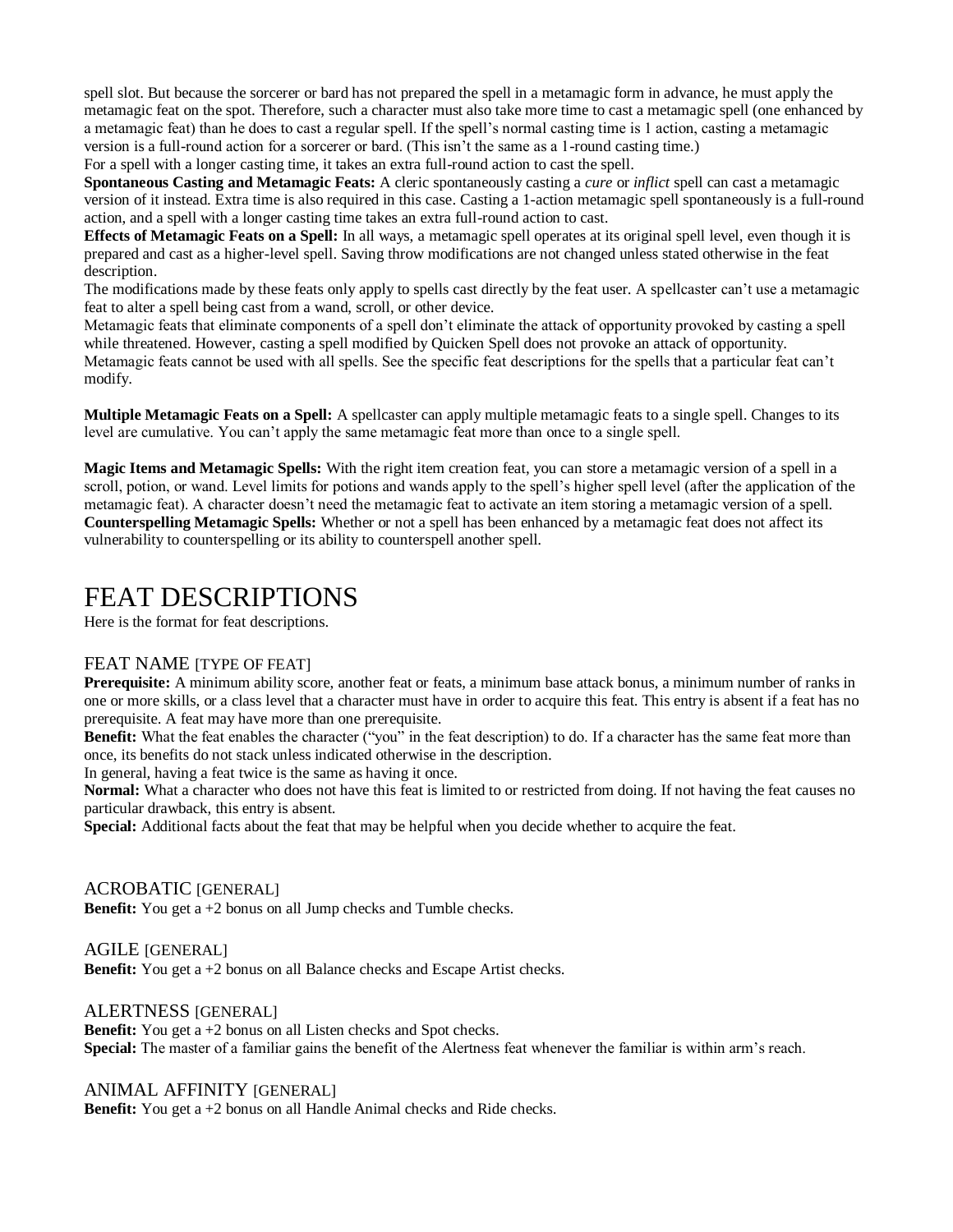# ARMOR PROFICIENCY (HEAVY) [GENERAL]

**Prerequisites:** Armor Proficiency (light), Armor Proficiency (medium). **Benefit:** See Armor Proficiency (light). **Normal:** See Armor Proficiency (light). **Special:** Fighters, paladins, and clerics automatically have Armor Proficiency (heavy) as a bonus feat. They need not select it.

# ARMOR PROFICIENCY (LIGHT) [GENERAL]

**Benefit:** When you wear a type of armor with which you are proficient, the armor check penalty for that armor applies only to Balance, Climb, Escape Artist, Hide, Jump, Move Silently, Sleight of Hand, and Tumble checks.

**Normal:** A character who is wearing armor with which she is not proficient applies its armor check penalty to attack rolls and to all skill checks that involve moving, including Ride.

**Special:** All characters except wizards, sorcerers, and monks automatically have Armor Proficiency (light) as a bonus feat. They need not select it.

### ARMOR PROFICIENCY (MEDIUM) [GENERAL]

**Prerequisite:** Armor Proficiency (light).

**Benefit:** See Armor Proficiency (light).

**Normal:** See Armor Proficiency (light).

**Special:** Fighters, barbarians, paladins, clerics, druids, and bards automatically have Armor Proficiency (medium) as a bonus feat. They need not select it.

ATHLETIC [GENERAL] **Benefit:** You get a +2 bonus on all Climb checks and Swim checks.

# AUGMENT SUMMONING [GENERAL]

**Prerequisite:** Spell Focus (conjuration).

**Benefit:** Each creature you conjure with any *summon* spell gains a +4 enhancement bonus to Strength and Constitution for the duration of the spell that summoned it.

# BLIND-FIGHT [GENERAL]

**Benefit:** In melee, every time you miss because of concealment, you can reroll your miss chance percentile roll one time to see if you actually hit.

An invisible attacker gets no advantages related to hitting you in melee. That is, you don't lose your Dexterity bonus to Armor Class, and the attacker doesn't get the usual +2 bonus for being invisible. The invisible attacker's bonuses do still apply for ranged attacks, however.

You take only half the usual penalty to speed for being unable to see. Darkness and poor visibility in general reduces your speed to three-quarters normal, instead of one-half.

**Normal:** Regular attack roll modifiers for invisible attackers trying to hit you apply, and you lose your Dexterity bonus to AC. The speed reduction for darkness and poor visibility also applies.

**Special:** The Blind-Fight feat is of no use against a character who is the subject of a *blink* spell. A fighter may select Blind-Fight as one of his fighter bonus feats.

# BREW POTION [ITEM CREATION]

**Prerequisite:** Caster level 3rd.

**Benefit:** You can create a potion of any 3rd-level or lower spell that you know and that targets one or more creatures. Brewing a potion takes one day. When you create a potion, you set the caster level, which must be sufficient to cast the spell in question and no higher than your own level. The base price of a potion is its spell level x  $\Box$  its caster level x  $\Box$  50 gp. To brew a potion, you must spend 1/25 of this base price in XP and use up raw materials costing one half this base price. When you create a potion, you make any choices that you would normally make when casting the spell. Whoever drinks the potion is the target of the spell.

Any potion that stores a spell with a costly material component or an XP cost also carries a commensurate cost. In addition to the costs derived from the base price, you must expend the material component or pay the XP when creating the potion.

CLEAVE [GENERAL] **Prerequisites:** Str 13, Power Attack.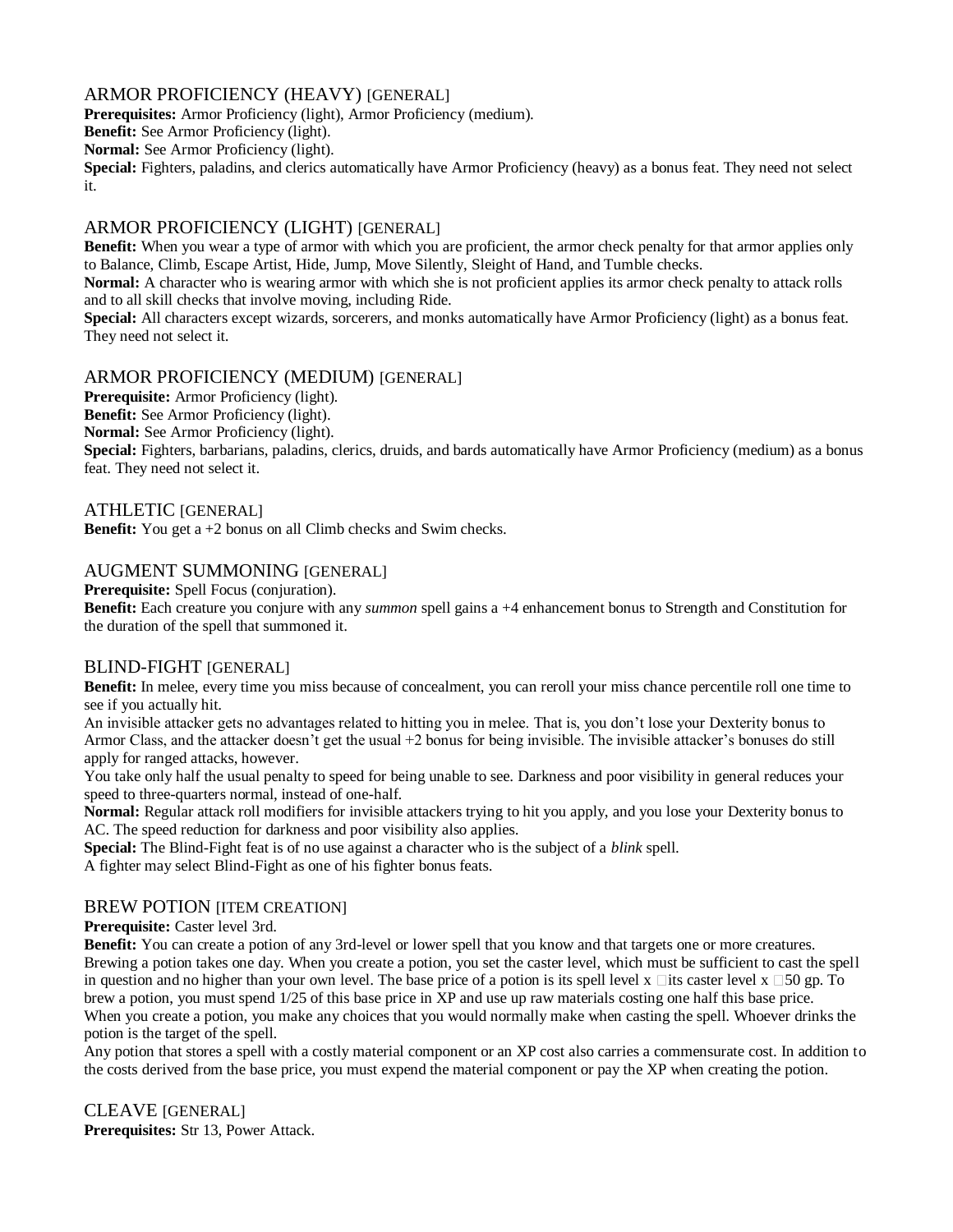**Benefit:** If you deal a creature enough damage to make it drop (typically by dropping it to below 0 hit points or killing it), you get an immediate, extra melee attack against another creature within reach. You cannot take a 5-foot step before making this extra attack. The extra attack is with the same weapon and at the same bonus as the attack that dropped the previous creature. You can use this ability once per round.

**Special:** A fighter may select Cleave as one of his fighter bonus feats.

## COMBAT CASTING [GENERAL]

**Benefit:** You get a +4 bonus on Concentration checks made to cast a spell or use a spell-like ability while on the defensive or while you are grappling or pinned.

# COMBAT EXPERTISE [GENERAL]

#### **Prerequisite:** Int 13.

**Benefit:** When you use the attack action or the full attack action in melee, you can take a penalty of as much as  $-5$  on your attack roll and add the same number (+5 or less) as a dodge bonus to your Armor Class. This number may not exceed your base attack bonus. The changes to attack rolls and Armor Class last until your next action.

**Normal:** A character without the Combat Expertise feat can fight defensively while using the attack or full attack action to take a  $-4$  penalty on attack rolls and gain a  $+2$  dodge bonus to Armor Class.

**Special:** A fighter may select Combat Expertise as one of his fighter bonus feats.

# COMBAT REFLEXES [GENERAL]

**Benefit:** You may make a number of additional attacks of opportunity equal to your Dexterity bonus.

With this feat, you may also make attacks of opportunity while flat-footed.

**Normal:** A character without this feat can make only one attack of opportunity per round and can't make attacks of opportunity while flat-footed.

**Special:** The Combat Reflexes feat does not allow a rogue to use her opportunist ability more than once per round.

A fighter may select Combat Reflexes as one of his fighter bonus feats.

A monk may select Combat Reflexes as a bonus feat at 2nd level.

# CRAFT MAGIC ARMS AND ARMOR [ITEM CREATION]

#### **Prerequisite:** Caster level 5th.

**Benefit:** You can create any magic weapon, armor, or shield whose prerequisites you meet. Enhancing a weapon, suit of armor, or shield takes one day for each 1,000 gp in the price of its magical features. To enhance a weapon, suit of armor, or shield, you must spend 1/25 of its features' total price in XP and use up raw materials costing one-half of this total price. The weapon, armor, or shield to be enhanced must be a masterwork item that you provide. Its cost is not included in the above cost.

You can also mend a broken magic weapon, suit of armor, or shield if it is one that you could make. Doing so costs half the XP, half the raw materials, and half the time it would take to craft that item in the first place.

# CRAFT ROD [ITEM CREATION]

**Prerequisite:** Caster level 9th.

**Benefit:** You can create any rod whose prerequisites you meet. Crafting a rod takes one day for each 1,000 gp in its base price. To craft a rod, you must spend 1/25 of its base price in XP and use up raw materials costing one-half of its base price. Some rods incur extra costs in material components or XP, as noted in their descriptions. These costs are in addition to those derived from the rod's base price.

#### CRAFT STAFF [ITEM CREATION]

#### **Prerequisite:** Caster level 12th.

**Benefit:** You can create any staff whose prerequisites you meet.

Crafting a staff takes one day for each 1,000 gp in its base price. To craft a staff, you must spend 1/25 of its base price in XP and use up raw materials costing one-half of its base price. A newly created staff has 50 charges.

Some staffs incur extra costs in material components or XP, as noted in their descriptions. These costs are in addition to those derived from the staff 's base price.

#### CRAFT WAND [ITEM CREATION]

#### **Prerequisite:** Caster level 5th.

**Benefit:** You can create a wand of any 4th-level or lower spell that you know. Crafting a wand takes one day for each 1,000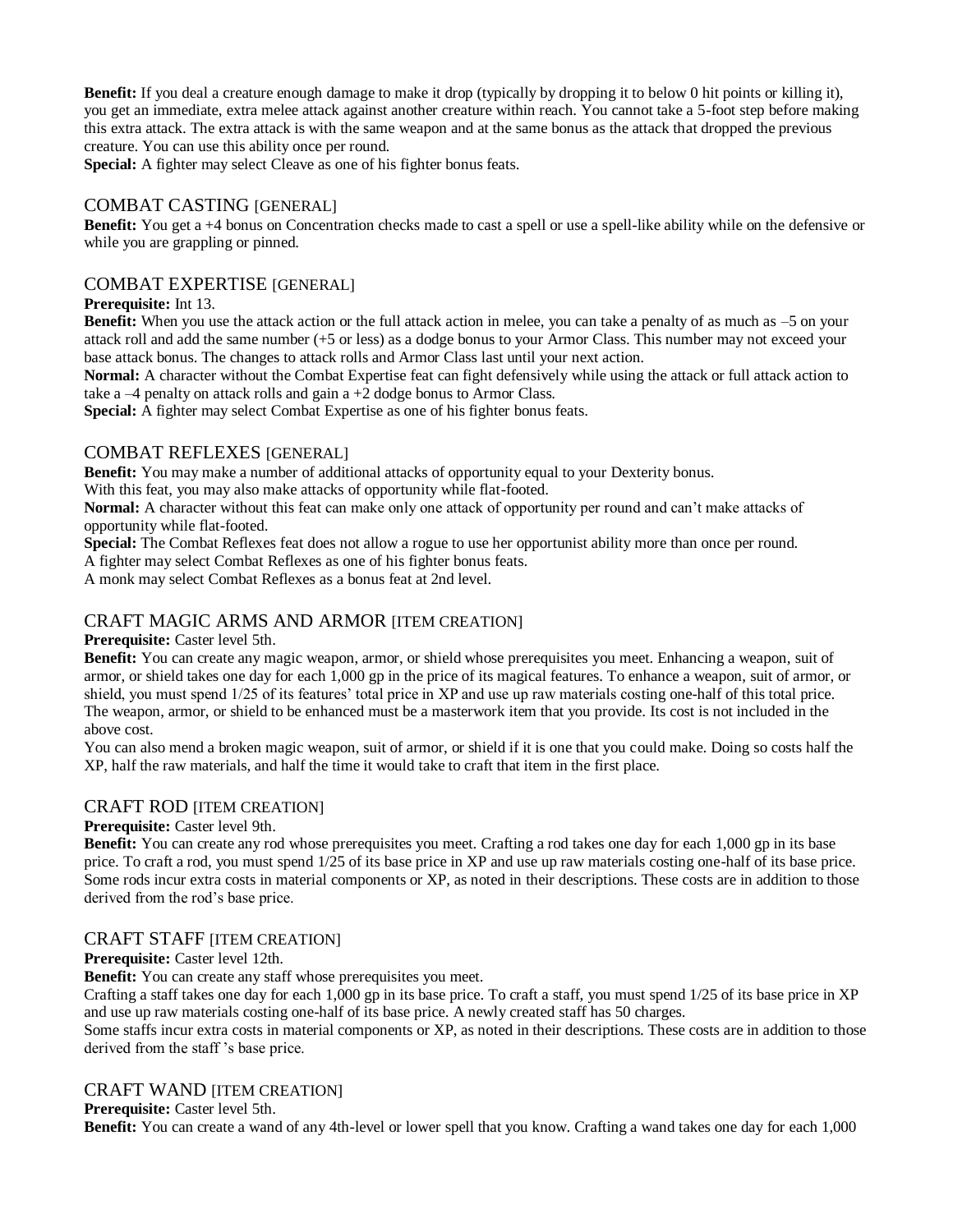gp in its base price. The base price of a wand is its caster level x  $\Box$  the spell level x 750 gp. To craft a wand, you must spend 1/25 of this base price in XP and use up raw materials costing one-half of this base price. A newly created wand has 50 charges.

Any wand that stores a spell with a costly material component or an XP cost also carries a commensurate cost. In addition to the cost derived from the base price, you must expend fifty copies of the material component or pay fifty times the XP cost.

## CRAFT WONDROUS ITEM [ITEM CREATION]

#### **Prerequisite:** Caster level 3rd.

**Benefit:** You can create any wondrous item whose prerequisites you meet. Enchanting a wondrous item takes one day for each 1,000 gp in its price. To enchant a wondrous item, you must spend 1/25 of the item's price in XP and use up raw materials costing half of this price.

You can also mend a broken wondrous item if it is one that you could make. Doing so costs half the XP, half the raw materials, and half the time it would take to craft that item in the first place.

Some wondrous items incur extra costs in material components or XP, as noted in their descriptions. These costs are in addition to those derived from the item's base price. You must pay such a cost to create an item or to mend a broken one.

#### DECEITFUL [GENERAL]

**Benefit:** You get a +2 bonus on all Disguise checks and Forgery checks.

### DEFLECT ARROWS [GENERAL]

**Prerequisites:** Dex 13, Improved Unarmed Strike.

**Benefit:** You must have at least one hand free (holding nothing) to use this feat. Once per round when you would normally be hit with a ranged weapon, you may deflect it so that you take no damage from it. You must be aware of the attack and not flatfooted.

Attempting to deflect a ranged weapon doesn't count as an action. Unusually massive ranged weapons and ranged attacks generated by spell effects can't be deflected.

**Special:** A monk may select Deflect Arrows as a bonus feat at 2nd level, even if she does not meet the prerequisites. A fighter may select Deflect Arrows as one of his fighter bonus feats.

#### DEFT HANDS [GENERAL]

**Benefit:** You get a +2 bonus on all Sleight of Hand checks and Use Rope checks.

#### DIEHARD [GENERAL]

#### **Prerequisite:** Endurance.

**Benefit:** When reduced to between –1 and –9 hit points, you automatically become stable. You don't have to roll d% to see if you lose 1 hit point each round.

When reduced to negative hit points, you may choose to act as if you were disabled, rather than dying. You must make this decision as soon as you are reduced to negative hit points (even if it isn't your turn). If you do not choose to act as if you were disabled, you immediately fall unconscious.

When using this feat, you can take either a single move or standard action each turn, but not both, and you cannot take a full round action. You can take a move action without further injuring yourself, but if you perform any standard action (or any other action deemed as strenuous, including some free actions, such as casting a quickened spell) you take 1 point of damage after completing the act. If you reach –10 hit points, you immediately die.

**Normal:** A character without this feat who is reduced to between  $-1$  and  $-9$  hit points is unconscious and dying.

#### DILIGENT [GENERAL]

**Benefit:** You get a +2 bonus on all Appraise checks and Decipher Script checks.

## DODGE [GENERAL]

#### **Prerequisite:** Dex 13.

**Benefit:** During your action, you designate an opponent and receive a +1 dodge bonus to Armor Class against attacks from that opponent. You can select a new opponent on any action.

A condition that makes you lose your Dexterity bonus to Armor Class (if any) also makes you lose dodge bonuses. Also, dodge bonuses stack with each other, unlike most other types of bonuses.

**Special:** A fighter may select Dodge as one of his fighter bonus feats.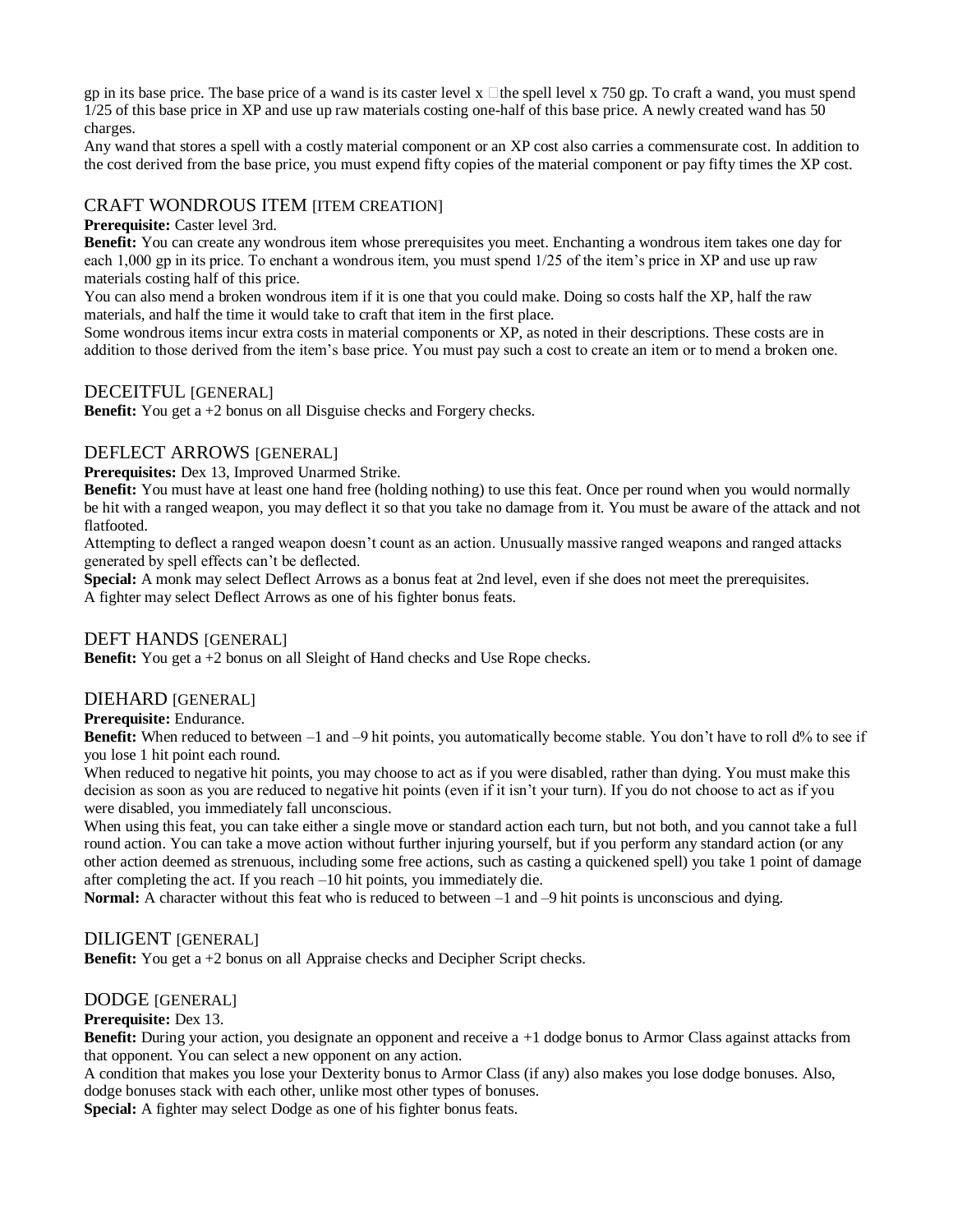# EMPOWER SPELL [METAMAGIC]

**Benefit:** All variable, numeric effects of an empowered spell are increased by one-half. Saving throws and opposed rolls are not affected, nor are spells without random variables. An empowered spell uses up a spell slot two levels higher than the spell's actual level.

# ENDURANCE [GENERAL]

**Benefit:** You gain a +4 bonus on the following checks and saves: Swim checks made to resist nonlethal damage, Constitution checks made to continue running, Constitution checks made to avoid nonlethal damage from a forced march, Constitution checks made to hold your breath, Constitution checks made to avoid nonlethal damage from starvation or thirst, Fortitude saves made to avoid nonlethal damage from hot or cold environments, and Fortitude saves made to resist damage from suffocation. Also, you may sleep in light or medium armor without becoming fatigued.

**Normal:** A character without this feat who sleeps in medium or heavier armor is automatically fatigued the next day. **Special:** A ranger automatically gains Endurance as a bonus feat at 3rd level. He need not select it.

# ENLARGE SPELL [METAMAGIC]

**Benefit:** You can alter a spell with a range of close, medium, or long to increase its range by 100%. An enlarged spell with a range of close now has a range of 50 ft. + 5 ft./level, while medium-range spells have a range of 200 ft. + 20 ft./level and long-range spells have a range of 800 ft. + 80 ft./level. An enlarged spell uses up a spell slot one level higher than the spell's actual level.

Spells whose ranges are not defined by distance, as well as spells whose ranges are not close, medium, or long, do not have increased ranges.

# ESCHEW MATERIALS [GENERAL]

**Benefit:** You can cast any spell that has a material component costing 1 gp or less without needing that component. (The casting of the spell still provokes attacks of opportunity as normal.) If the spell requires a material component that costs more than 1 gp, you must have the material component at hand to cast the spell, just as normal.

# EXOTIC WEAPON PROFICIENCY [GENERAL]

Choose a type of exotic weapon. You understand how to use that type of exotic weapon in combat.

**Prerequisite:** Base attack bonus +1 (plus Str 13 for bastard sword or dwarven waraxe).

**Benefit:** You make attack rolls with the weapon normally.

**Normal:** A character who uses a weapon with which he or she is not proficient takes a  $-4$  penalty on attack rolls. **Special:** You can gain Exotic Weapon Proficiency multiple times. Each time you take the feat, it applies to a new type of exotic weapon. Proficiency with the bastard sword or the dwarven waraxe has an additional prerequisite of Str 13. A fighter may select Exotic Weapon Proficiency as one of his fighter bonus feats.

# EXTEND SPELL [METAMAGIC]

**Benefit:** An extended spell lasts twice as long as normal. A spell with a duration of concentration, instantaneous, or permanent is not affected by this feat. An extended spell uses up a spell slot one level higher than the spell's actual level.

# EXTRA TURNING [GENERAL]

**Prerequisite:** Ability to turn or rebuke creatures.

**Benefit:** Each time you take this feat, you can use your ability to turn or rebuke creatures four more times per day than normal.

If you have the ability to turn or rebuke more than one kind of creature each of your turning or rebuking abilities gains four additional uses per day.

**Normal:** Without this feat, a character can typically turn or rebuke undead (or other creatures) a number of times per day equal to  $3 +$  his or her Charisma modifier.

**Special:** You can gain Extra Turning multiple times. Its effects stack. Each time you take the feat, you can use each of your turning or rebuking abilities four additional times per day.

# FAR SHOT [GENERAL]

**Prerequisite:** Point Blank Shot.

**Benefit:** When you use a projectile weapon, such as a bow, its range increment increases by one-half (multiply by 1-1/2). When you use a thrown weapon, its range increment is doubled.

**Special:** A fighter may select Far Shot as one of his fighter bonus feats.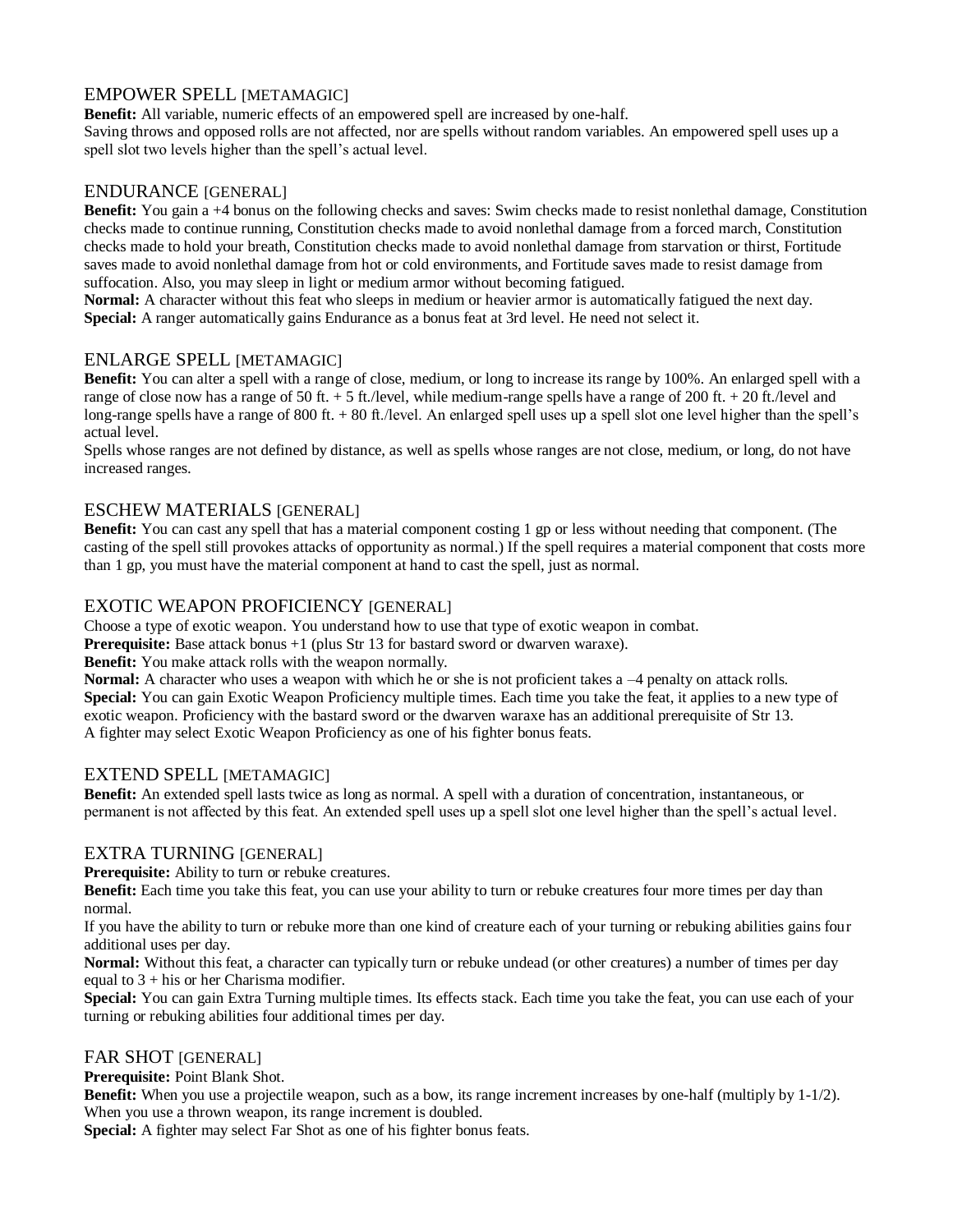# FORGE RING [ITEM CREATION]

#### **Prerequisite:** Caster level 12th.

**Benefit:** You can create any ring whose prerequisites you meet. Crafting a ring takes one day for each 1,000 gp in its base price. To craft a ring, you must spend 1/25 of its base price in XP and use up raw materials costing one-half of its base price. You can also mend a broken ring if it is one that you could make. Doing so costs half the XP, half the raw materials, and half the time it would take to forge that ring in the first place.

Some magic rings incur extra costs in material components or XP, as noted in their descriptions. You must pay such a cost to forge such a ring or to mend a broken one.

## GREAT CLEAVE [GENERAL]

**Prerequisites:** Str 13, Cleave, Power Attack, base attack bonus +4. **Benefit:** This feat works like Cleave, except that there is no limit to the number of times you can use it per round. **Special:** A fighter may select Great Cleave as one of his fighter bonus feats.

# GREAT FORTITUDE [GENERAL]

**Benefit:** You get a +2 bonus on all Fortitude saving throws.

### GREATER SPELL FOCUS [GENERAL]

Choose a school of magic to which you already have applied the Spell Focus feat.

**Benefit:** Add +1 to the Difficulty Class for all saving throws against spells from the school of magic you select. This bonus stacks with the bonus from Spell Focus.

**Special:** You can gain this feat multiple times. Its effects do not stack. Each time you take the feat, it applies to a new school of magic to which you already have applied the Spell Focus feat.

# GREATER SPELL PENETRATION [GENERAL]

**Prerequisite:** Spell Penetration.

**Benefit:** You get a +2 bonus on caster level checks (1d20 + caster level) made to overcome a creature's spell resistance. This bonus stacks with the one from Spell Penetration.

# GREATER TWO-WEAPON FIGHTING [GENERAL]

**Prerequisites:** Dex 19, Improved Two-Weapon Fighting, Two-Weapon Fighting, base attack bonus +11.

**Benefit:** You get a third attack with your off-hand weapon, albeit at a -10 penalty.

**Special:** A fighter may select Greater Two-Weapon Fighting as one of his fighter bonus feats.

An 11th-level ranger who has chosen the two-weapon combat style is treated as having Greater Two-Weapon Fighting, even if he does not have the prerequisites for it, but only when he is wearing light or no armor.

# GREATER WEAPON FOCUS [GENERAL]

Choose one type of weapon for which you have already selected Weapon Focus. You can also choose unarmed strike or grapple as your weapon for purposes of this feat.

**Prerequisites:** Proficiency with selected weapon, Weapon Focus with selected weapon, fighter level 8th.

**Benefit:** You gain a +1 bonus on all attack rolls you make using the selected weapon. This bonus stacks with other bonuses on attack rolls, including the one from Weapon Focus (see below).

**Special:** You can gain Greater Weapon Focus multiple times. Its effects do not stack. Each time you take the feat, it applies to a new type of weapon.

A fighter must have Greater Weapon Focus with a given weapon to gain the Greater Weapon Specialization feat for that weapon.

A fighter may select Greater Weapon Focus as one of his fighter bonus feats.

# GREATER WEAPON SPECIALIZATION [GENERAL]

Choose one type of weapon for which you have already selected Weapon Specialization. You can also choose unarmed strike or grapple as your weapon for purposes of this feat.

**Prerequisites:** Proficiency with selected weapon, Greater Weapon Focus with selected weapon, Weapon Focus with selected weapon, Weapon Specialization with selected weapon, fighter level 12th.

**Benefit:** You gain a +2 bonus on all damage rolls you make using the selected weapon. This bonus stacks with other bonuses on damage rolls, including the one from Weapon Specialization (see below).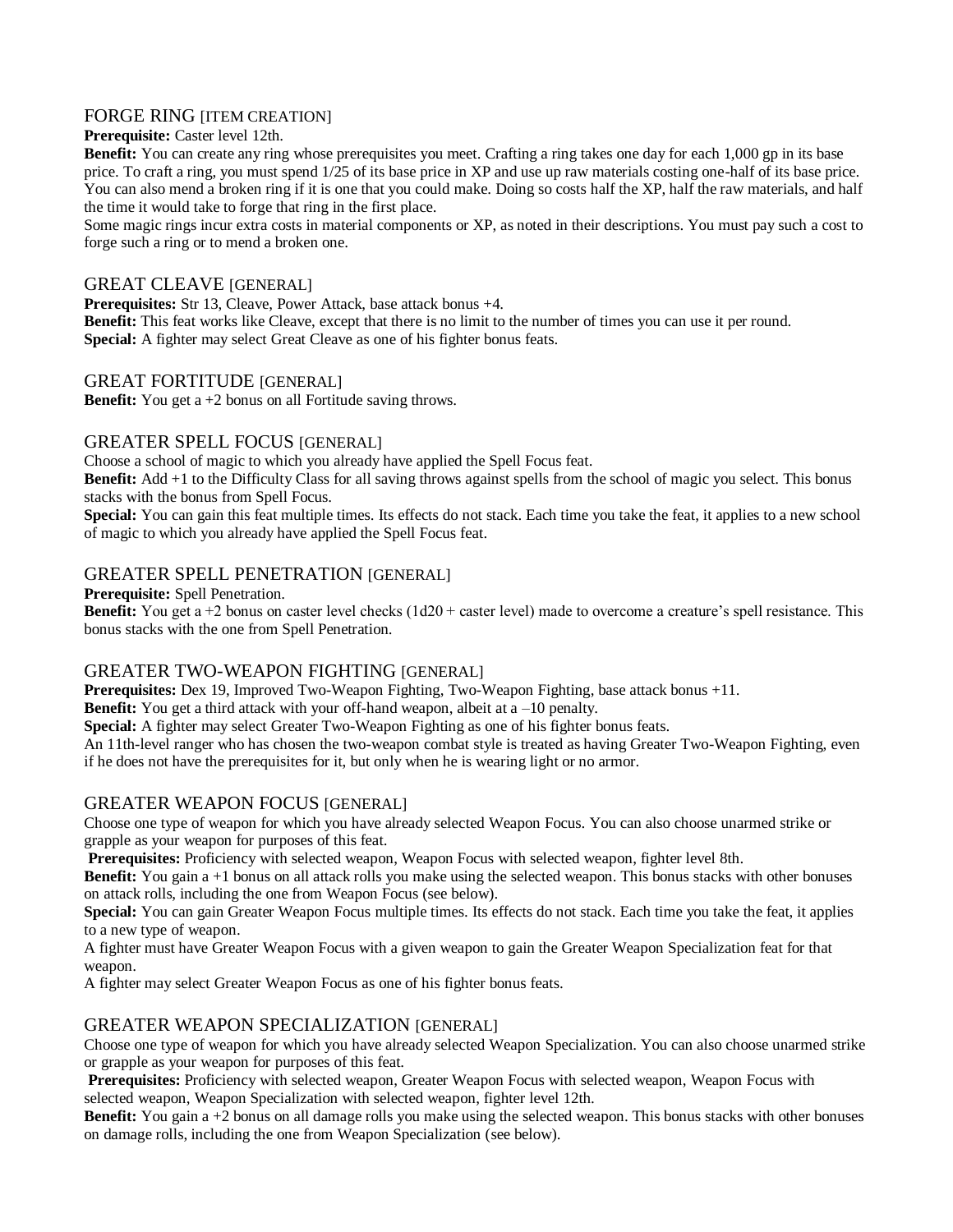**Special:** You can gain Greater Weapon Specialization multiple times. Its effects do not stack. Each time you take the feat, it applies to a new type of weapon.

A fighter may select Greater Weapon Specialization as one of his fighter bonus feats.

# HEIGHTEN SPELL [METAMAGIC]

**Benefit:** A heightened spell has a higher spell level than normal (up to a maximum of 9th level). Unlike other metamagic feats, Heighten Spell actually increases the effective level of the spell that it modifies. All effects dependent on spell level (such as saving throw DCs and ability to penetrate a *lesser globe of invulnerability*) are calculated according to the heightened level. The heightened spell is as difficult to prepare and cast as a spell of its effective level.

# IMPROVED BULL RUSH [GENERAL]

**Prerequisites:** Str 13, Power Attack.

**Benefit:** When you perform a bull rush you do not provoke an attack of opportunity from the defender. You also gain a +4 bonus on the opposed Strength check you make to push back the defender.

**Special:** A fighter may select Improved Bull Rush as one of his fighter bonus feats.

# IMPROVED COUNTERSPELL [GENERAL]

**Benefit:** When counterspelling, you may use a spell of the same school that is one or more spell levels higher than the target spell.

**Normal:** Without this feat, you may counter a spell only with the same spell or with a spell specifically designated as countering the target spell.

### IMPROVED CRITICAL [GENERAL]

Choose one type of weapon.

**Prerequisite:** Proficient with weapon, base attack bonus +8.

**Benefit:** When using the weapon you selected, your threat range is doubled.

**Special:** You can gain Improved Critical multiple times. The effects do not stack. Each time you take the feat, it applies to a new type of weapon.

This effect doesn't stack with any other effect that expands the threat range of a weapon.

A fighter may select Improved Critical as one of his fighter bonus feats.

# IMPROVED DISARM [GENERAL]

**Prerequisites:** Int 13, Combat Expertise.

**Benefit:** You do not provoke an attack of opportunity when you attempt to disarm an opponent, nor does the opponent have a chance to disarm you. You also gain a +4 bonus on the opposed attack roll you make to disarm your opponent. **Normal:** See the normal disarm rules.

**Special:** A fighter may select Improved Disarm as one of his fighter bonus feats.

A monk may select Improved Disarm as a bonus feat at 6th level, even if she does not meet the prerequisites.

#### IMPROVED FAMILIAR [GENERAL]

This feat allows spellcasters to acquire a new familiar from a nonstandard list, but only when they could normally acquire a new familiar.

**Prerequisites:** Ability to acquire a new familiar, compatible alignment, sufficiently high level (see below).

**Benefit:** When choosing a familiar, the creatures listed below are also available to the spellcaster. The spellcaster may choose a familiar with an alignment up to one step away on each of the alignment axes (lawful through chaotic, good through evil).

|                |                  | Arcane                   |
|----------------|------------------|--------------------------|
| Familiar       | <b>Alignment</b> | <b>Spellcaster Level</b> |
| Shocker lizard | Neutral          | 5th                      |
| Stirge         | Neutral          | 5th                      |
| Formian worker | Lawful neutral   | 7th                      |
| Imp            | Lawful evil      | 7th                      |
| Pseudodragon   | Neutral good     | 7th                      |
| Ouasit         | Chaotic evil     | 7th                      |

Improved familiars otherwise use the rules for regular familiars*,* with two exceptions: If the creature's type is something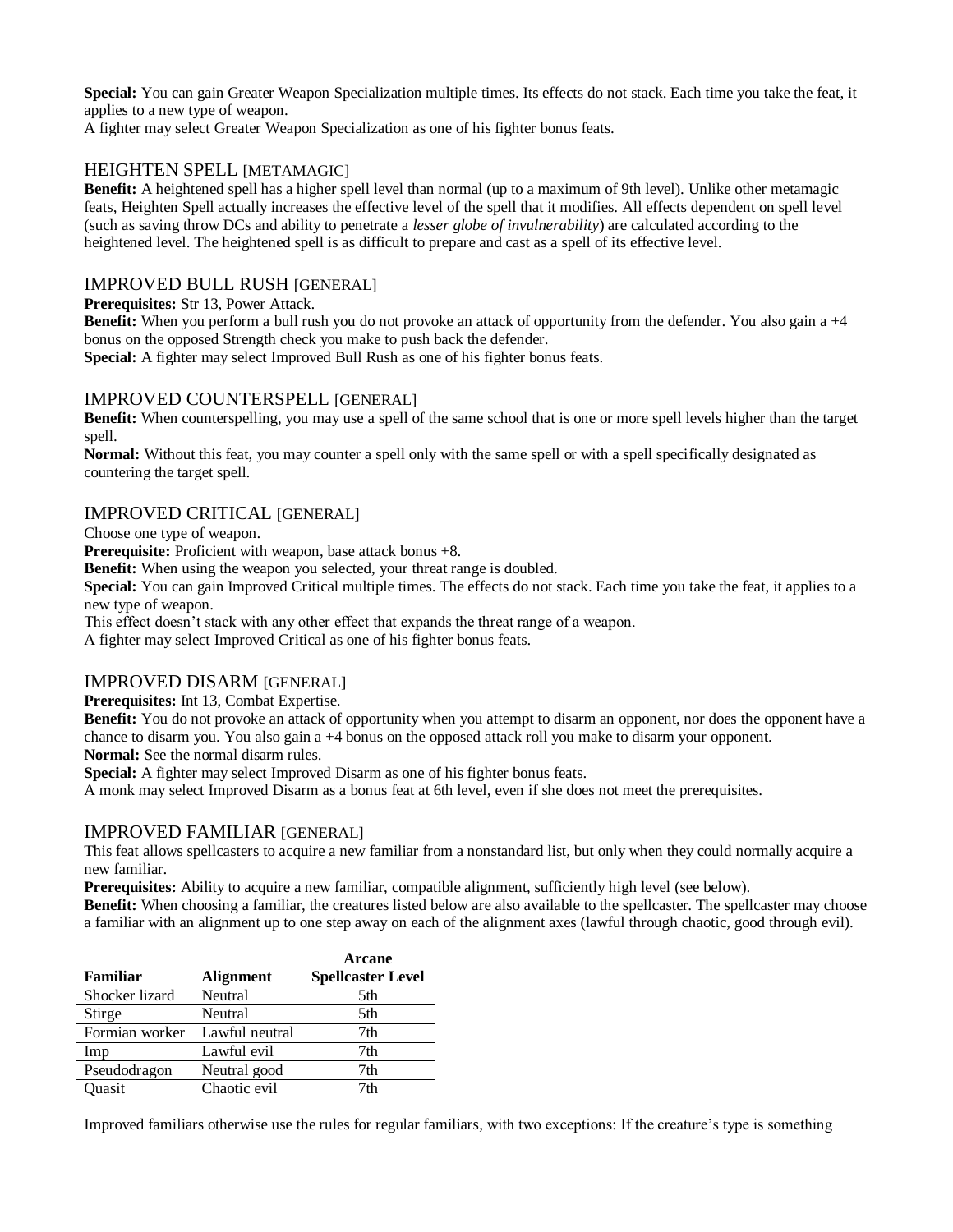other than animal, its type does not change; and improved familiars do not gain the ability to speak with other creatures of their kind (although many of them already have the ability to communicate).

The list in the table above presents only a few possible improved familiars. Almost any creature of the same general size and power as those on the list makes a suitable familiar. Nor is the master's alignment the only possible categorization. For instance, improved familiars could be assigned by the master's creature type or subtype, as shown below.

|                                                              |                     | <b>Arcane Spellcaster</b> |
|--------------------------------------------------------------|---------------------|---------------------------|
| Familiar                                                     | <b>Type/Subtype</b> | Level                     |
| Celestial hawk <sup>1</sup>                                  | Good                | 3rd                       |
| Fiendish Tiny viper snake <sup>2</sup>                       | Evil                | 3rd                       |
| Air elemental, Small                                         | Air                 | 5th                       |
| Earth elemental, Small                                       | Earth               | 5th                       |
| Fire elemental, Small                                        | Fire                | 5th                       |
| Shocker lizard                                               | Electricity         | 5th                       |
| Water elemental, Small                                       | Water               | 5th                       |
| Homunculus $3$                                               | Undead              | 7th                       |
| Ice mephit                                                   | Cold                | 7th                       |
| 1 Or other celestial animal from the standard familiar list. |                     |                           |
|                                                              |                     |                           |

2 Or other fiendish animal from the standard familiar list.

3 The master must first create the homunculus, substituting ichor or another part of the master's body for blood if necessary.

# IMPROVED FEINT [GENERAL]

**Prerequisites:** Int 13, Combat Expertise.

**Benefit:** You can make a Bluff check to feint in combat as a move action.

**Normal:** Feinting in combat is a standard action.

A fighter may select Improved Feint as one of his fighter bonus feats.

# IMPROVED GRAPPLE [GENERAL]

**Prerequisites:** Dex 13, Improved Unarmed Strike.

**Benefit:** You do not provoke an attack of opportunity when you make a touch attack to start a grapple. You also gain a  $+4$ bonus on all grapple checks, regardless of whether you started the grapple.

**Normal:** Without this feat, you provoke an attack of opportunity when you make a touch attack to start a grapple.

**Special:** A fighter may select Improved Grapple as one of his fighter bonus feats.

A monk may select Improved Grapple as a bonus feat at 1st level, even if she does not meet the prerequisites.

# IMPROVED INITIATIVE [GENERAL]

**Benefit:** You get a +4 bonus on initiative checks.

**Special:** A fighter may select Improved Initiative as one of his fighter bonus feats.

# IMPROVED OVERRUN [GENERAL]

**Prerequisites:** Str 13, Power Attack.

**Benefit:** When you attempt to overrun an opponent, the target may not choose to avoid you. You also gain a +4 bonus on your Strength check to knock down your opponent.

**Normal:** Without this feat, the target of an overrun can choose to avoid you or to block you.

**Special:** A fighter may select Improved Overrun as one of his fighter bonus feats.

# IMPROVED PRECISE SHOT [GENERAL]

**Prerequisites:** Dex 19, Point Blank Shot, Precise Shot, base attack bonus +11.

**Benefit:** Your ranged attacks ignore the AC bonus granted to targets by anything less than total cover, and the miss chance granted to targets by anything less than total concealment. Total cover and total concealment provide their normal benefits against your ranged attacks.

In addition, when you shoot or throw ranged weapons at a grappling opponent, you automatically strike at the opponent you have chosen.

**Normal:** See the normal rules on the effects of cover and concealment. Without this feat, a character who shoots or throws a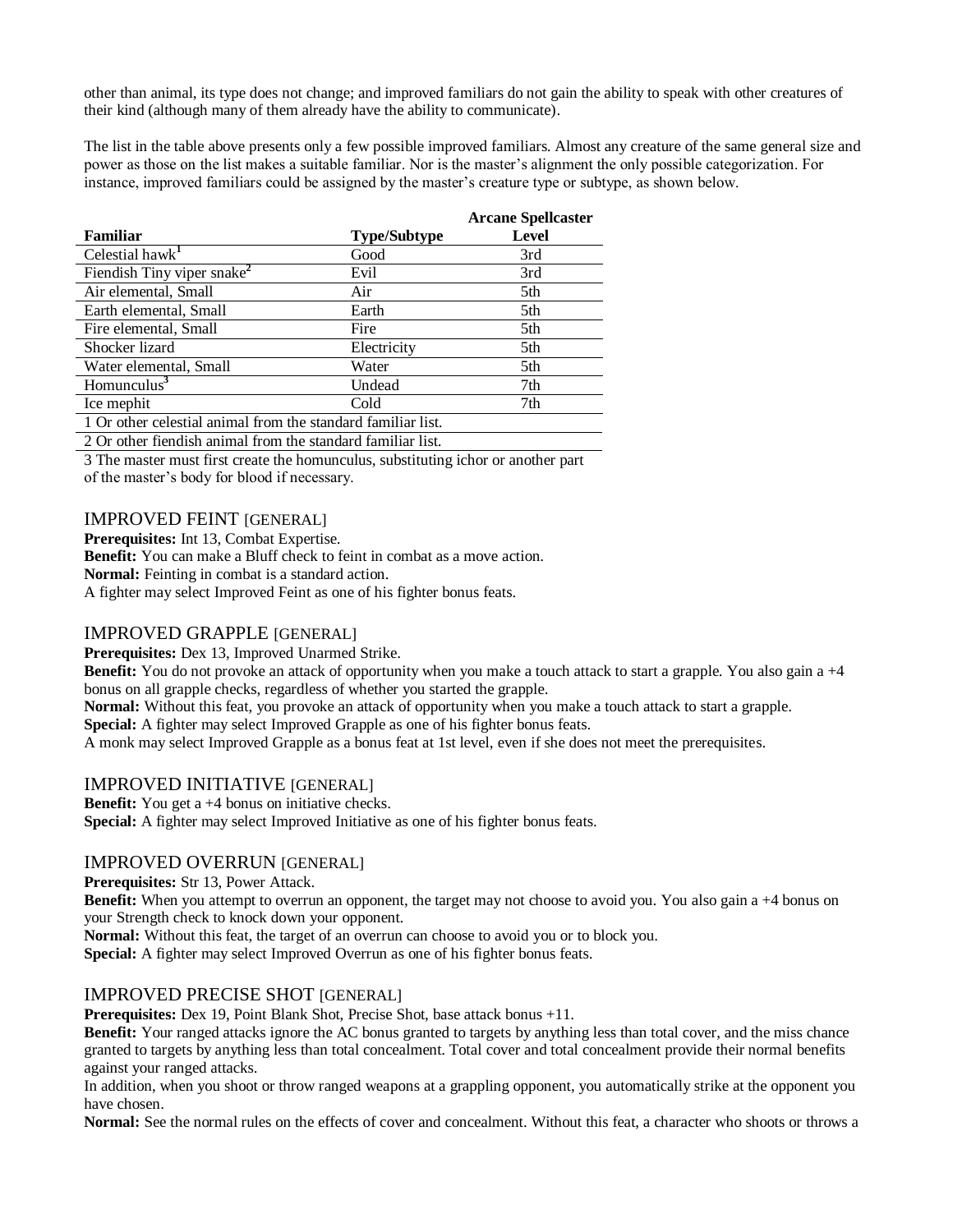ranged weapon at a target involved in a grapple must roll randomly to see which grappling combatant the attack strikes. **Special:** A fighter may select Improved Precise Shot as one of his fighter bonus feats.

An 11th-level ranger who has chosen the archery combat style is treated as having Improved Precise Shot, even if he does not have the prerequisites for it, but only when he is wearing light or no armor.

# IMPROVED SHIELD BASH [GENERAL]

**Prerequisite:** Shield Proficiency.

**Benefit:** When you perform a shield bash, you may still apply the shield's shield bonus to your AC.

**Normal:** Without this feat, a character who performs a shield bash loses the shield's shield bonus to AC until his or her next turn.

**Special:** A fighter may select Improved Shield Bash as one of his fighter bonus feats.

### IMPROVED SUNDER [GENERAL]

**Prerequisites:** Str 13, Power Attack.

**Benefit:** When you strike at an object held or carried by an opponent (such as a weapon or shield), you do not provoke an attack of opportunity.

You also gain a  $+4$  bonus on any attack roll made to attack an object held or carried by another character.

**Normal:** Without this feat, you provoke an attack of opportunity when you strike at an object held or carried by another character.

**Special:** A fighter may select Improved Sunder as one of his fighter bonus feats.

# IMPROVED TRIP [GENERAL]

**Prerequisites:** Int 13, Combat Expertise.

**Benefit:** You do not provoke an attack of opportunity when you attempt to trip an opponent while you are unarmed. You also gain a +4 bonus on your Strength check to trip your opponent.

If you trip an opponent in melee combat, you immediately get a melee attack against that opponent as if you hadn't used your attack for the trip attempt.

**Normal:** Without this feat, you provoke an attack of opportunity when you attempt to trip an opponent while you are unarmed.

**Special:** At 6th level, a monk may select Improved Trip as a bonus feat, even if she does not have the prerequisites. A fighter may select Improved Trip as one of his fighter bonus feats.

# IMPROVED TURNING [GENERAL]

**Prerequisite:** Ability to turn or rebuke creatures.

**Benefit:** You turn or rebuke creatures as if you were one level higher than you are in the class that grants you the ability.

# IMPROVED TWO-WEAPON FIGHTING [GENERAL]

**Prerequisites:** Dex 17, Two-Weapon Fighting, base attack bonus +6.

**Benefit:** In addition to the standard single extra attack you get with an off-hand weapon, you get a second attack with it, albeit at  $a - 5$  penalty.

**Normal:** Without this feat, you can only get a single extra attack with an off-hand weapon.

**Special:** A fighter may select Improved Two-Weapon Fighting as one of his fighter bonus feats.

A 6th-level ranger who has chosen the two-weapon combat style is treated as having Improved Two-Weapon Fighting, even if he does not have the prerequisites for it, but only when he is wearing light or no armor.

# IMPROVED UNARMED STRIKE [GENERAL]

**Benefit:** You are considered to be armed even when unarmed —that is, you do not provoke attacks or opportunity from armed opponents when you attack them while unarmed. However, you still get an attack of opportunity against any opponent who makes an unarmed attack on you.

In addition, your unarmed strikes can deal lethal or nonlethal damage, at your option.

**Normal:** Without this feat, you are considered unarmed when attacking with an unarmed strike, and you can deal only nonlethal damage with such an attack.

**Special:** A monk automatically gains Improved Unarmed Strike as a bonus feat at 1st level. She need not select it. A fighter may select Improved Unarmed Strike as one of his fighter bonus feats.

#### INVESTIGATOR [GENERAL]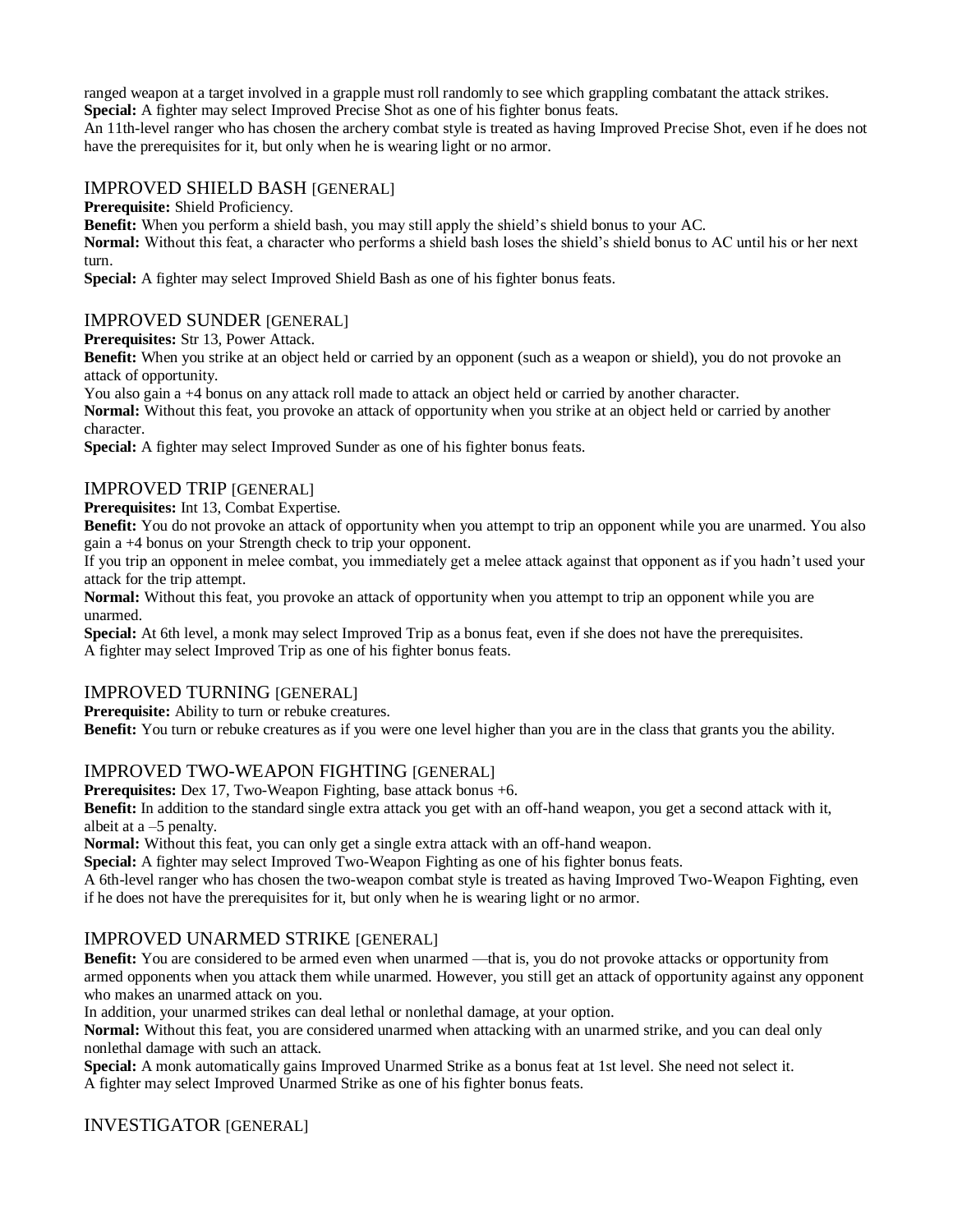**Benefit:** You get a +2 bonus on all Gather Information checks and Search checks.

#### IRON WILL [GENERAL]

**Benefit:** You get a +2 bonus on all Will saving throws.

# LEADERSHIP [GENERAL]

**Prerequisite:** Character level 6th.

**Benefits:** Having this feat enables the character to attract loyal companions and devoted followers, subordinates who assist her. See the table below for what sort of cohort and how many followers the character can recruit.

**Leadership Modifiers:** Several factors can affect a character's Leadership score, causing it to vary from the base score (character level + Cha modifier). A character's reputation (from the point of view of the cohort or follower he is trying to attract) raises or lowers his Leadership score:

| <b>Leader's Reputation</b> | <b>Modifier</b> |
|----------------------------|-----------------|
| Great renown               | $+2$            |
| Fairness and generosity    | $+1$            |
| Special power              | $+1$            |
| Failure                    | $-1$            |
| Aloofness                  | $-1$            |
| Cruelty                    |                 |

Other modifiers may apply when the character tries to attract a cohort:

| The Leader                                         | <b>Modifier</b> |
|----------------------------------------------------|-----------------|
| Has a familiar, special mount, or animal companion |                 |
| Recruits a cohort of a different alignment         |                 |
| Caused the death of a cohort                       | $-2*$           |

\* Cumulative per cohort killed.

Followers have different priorities from cohorts. When the character tries to attract a new follower, use any of the following modifiers that apply.

| The Leader                                                    | <b>Modifier</b> |
|---------------------------------------------------------------|-----------------|
| Has a stronghold, base of operations, guildhouse, or the like | $+2$            |
| Moves around a lot                                            |                 |
| Caused the death of other followers                           |                 |

| Leadership       | <b>Cohort</b> |     | - Number of Followers by Level - |     |     |     |     |
|------------------|---------------|-----|----------------------------------|-----|-----|-----|-----|
| <b>Score</b>     | <b>Level</b>  | 1st | 2nd                              | 3rd | 4th | 5th | 6th |
| 1 or lower       |               |     |                                  |     |     |     |     |
| $\boldsymbol{2}$ | 1st           |     |                                  |     |     |     |     |
| $\overline{3}$   | 2nd           |     |                                  |     |     |     |     |
| $\overline{4}$   | 3rd           |     |                                  |     |     |     |     |
| 5                | 3rd           |     |                                  |     |     |     |     |
| 6                | 4th           |     |                                  |     |     |     |     |
| $\overline{7}$   | 5th           |     |                                  |     |     |     |     |
| 8                | 5th           |     |                                  |     |     |     |     |
| 9                | 6th           |     |                                  |     |     |     |     |
| 10               | 7th           | 5   |                                  |     |     |     |     |
| 11               | 7th           | 6   |                                  |     |     |     |     |
| 12               | 8th           | 8   |                                  |     |     |     |     |
| 13               | 9th           | 10  | 1                                |     |     |     |     |
| 14               | 10th          | 15  | 1                                |     |     |     |     |
| 15               | 10th          | 20  | $\overline{2}$                   | 1   |     |     |     |
| 16               | 11th          | 25  | $\overline{c}$                   | 1   |     |     |     |
| 17               | 12th          | 30  | 3                                | 1   |     |     |     |
| 18               | 12th          | 35  | 3                                | 1   |     |     |     |
| 19               | 13th          | 40  | $\overline{4}$                   | 2   | 1   | 1   |     |
| 20               | 14th          | 50  | 5                                | 3   | 2   |     |     |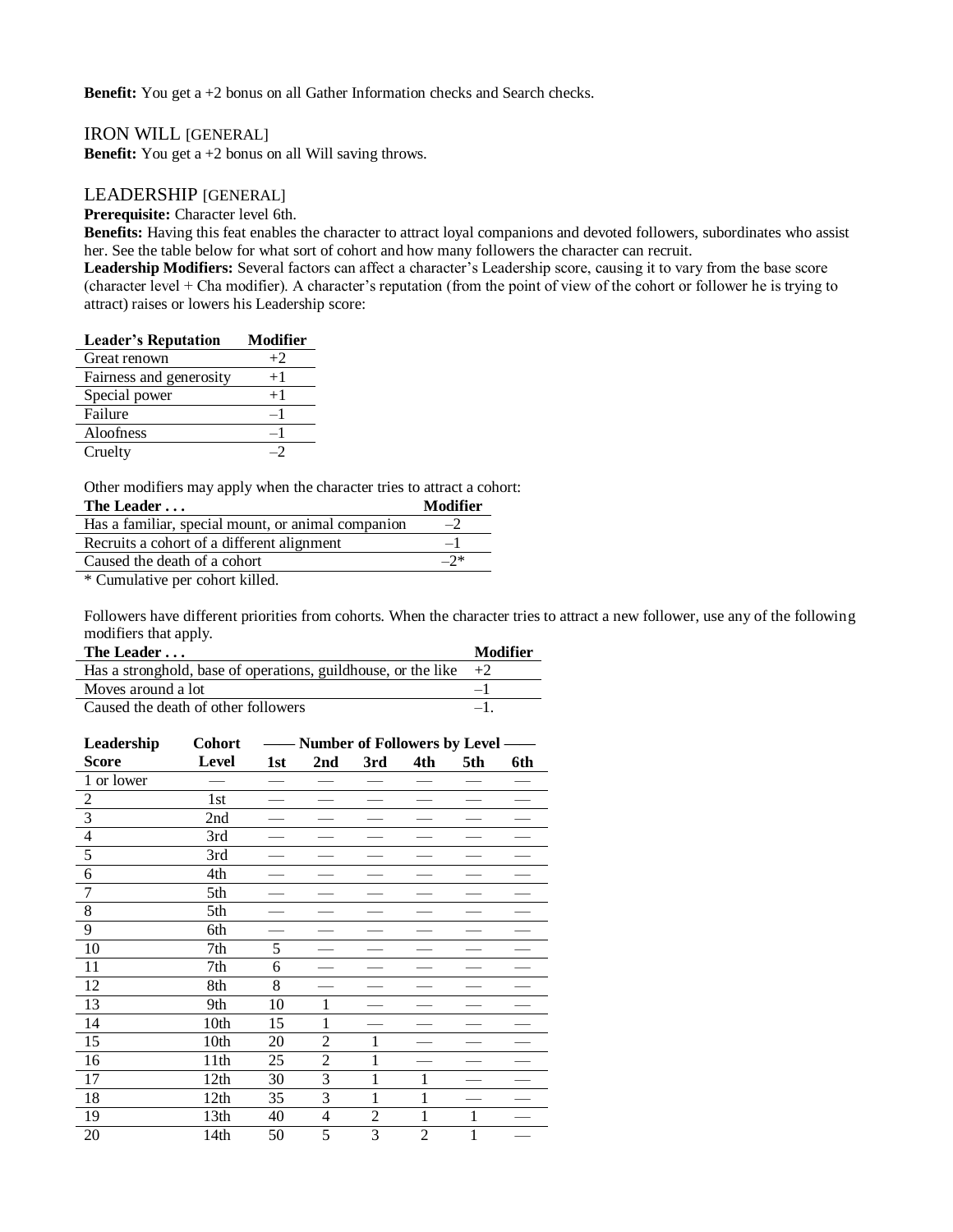|              | 5th   | טר  |  |  |  |
|--------------|-------|-----|--|--|--|
| nη           | 5th   |     |  |  |  |
| n n<br>ن     | l 6th |     |  |  |  |
|              | 7th   |     |  |  |  |
| 25 or higher | 7th   | 135 |  |  |  |

*Leadership Score:* A character's base Leadership score equals his level plus any Charisma modifier. In order to take into account negative Charisma modifiers, this table allows for very low Leadership scores, but the character must still be 6th level or higher in order to gain the Leadership feat. Outside factors can affect a character's Leadership score, as detailed above.

*Cohort Level:* The character can attract a cohort of up to this level. Regardless of a character's Leadership score, he can only recruit a cohort who is two or more levels lower than himself. The cohort should be equipped with gear appropriate for its level. A character can try to attract a cohort of a particular race, class, and alignment. The cohort's alignment may not be opposed to the leader's alignment on either the law-vs-chaos or good-vs-evil axis, and the leader takes a Leadership penalty if he recruits a cohort of an alignment different from his own.

Cohorts earn XP as follows:

The cohort does not count as a party member when determining the party's XP.

Divide the cohort's level by the level of the PC with whom he or she is associated (the character with the Leadership feat who attracted the cohort).

Multiply this result by the total XP awarded to the PC and add that number of experience points to the cohort's total. If a cohort gains enough XP to bring it to a level one lower than the associated PC's character level, the cohort does not gain the new level—its new XP total is 1 less than the amount needed attain the next level.

*Number of Followers by Level:* The character can lead up to the indicated number of characters of each level. Followers are similar to cohorts, except they're generally low-level NPCs. Because they're generally five or more levels behind the character they follow, they're rarely effective in combat.

Followers don't earn experience and thus don't gain levels. However, when a character with Leadership attains a new level, the player consults the table above to determine if she has acquired more followers, some of which may be higher level than the existing followers. (You don't consult the table to see if your cohort gains levels, however, because cohorts earn experience on their own.)

# LIGHTNING REFLEXES [GENERAL]

**Benefit:** You get a +2 bonus on all Reflex saving throws.

# MAGICAL APTITUDE [GENERAL]

**Benefit:** You get a +2 bonus on all Spellcraft checks and Use Magic Device checks.

#### MANYSHOT [GENERAL]

**Prerequisites:** Dex 17, Point Blank Shot, Rapid Shot, base attack bonus +6

**Benefit:** As a standard action, you may fire two arrows at a single opponent within 30 feet. Both arrows use the same attack roll (with a –4 penalty) to determine success and deal damage normally (but see Special).

For every five points of base attack bonus you have above +6, you may add one additional arrow to this attack, to a

maximum of four arrows at a base attack bonus of +16. However, each arrow after the second adds a cumulative –2 penalty on the attack roll (for a total penalty of –6 for three arrows and –8 for four).

Damage reduction and other resistances apply separately against each arrow fired.

**Special:** Regardless of the number of arrows you fire, you apply precision-based damage only once. If you score a critical hit, only the first arrow fired deals critical damage; all others deal regular damage.

A fighter may select Manyshot as one of his fighter bonus feats.

A 6th-level ranger who has chosen the archery combat style is treated as having Manyshot even if he does not have the prerequisites for it, but only when he is wearing light or no armor.

# MARTIAL WEAPON PROFICIENCY [GENERAL]

Choose a type of martial weapon. You understand how to use that type of martial weapon in combat.

**Benefit:** You make attack rolls with the selected weapon normally.

**Normal:** When using a weapon with which you are not proficient, you take a  $-4$  penalty on attack rolls.

**Special:** Barbarians, fighters, paladins, and rangers are proficient with all martial weapons. They need not select this feat. You can gain Martial Weapon Proficiency multiple times. Each time you take the feat, it applies to a new type of weapon.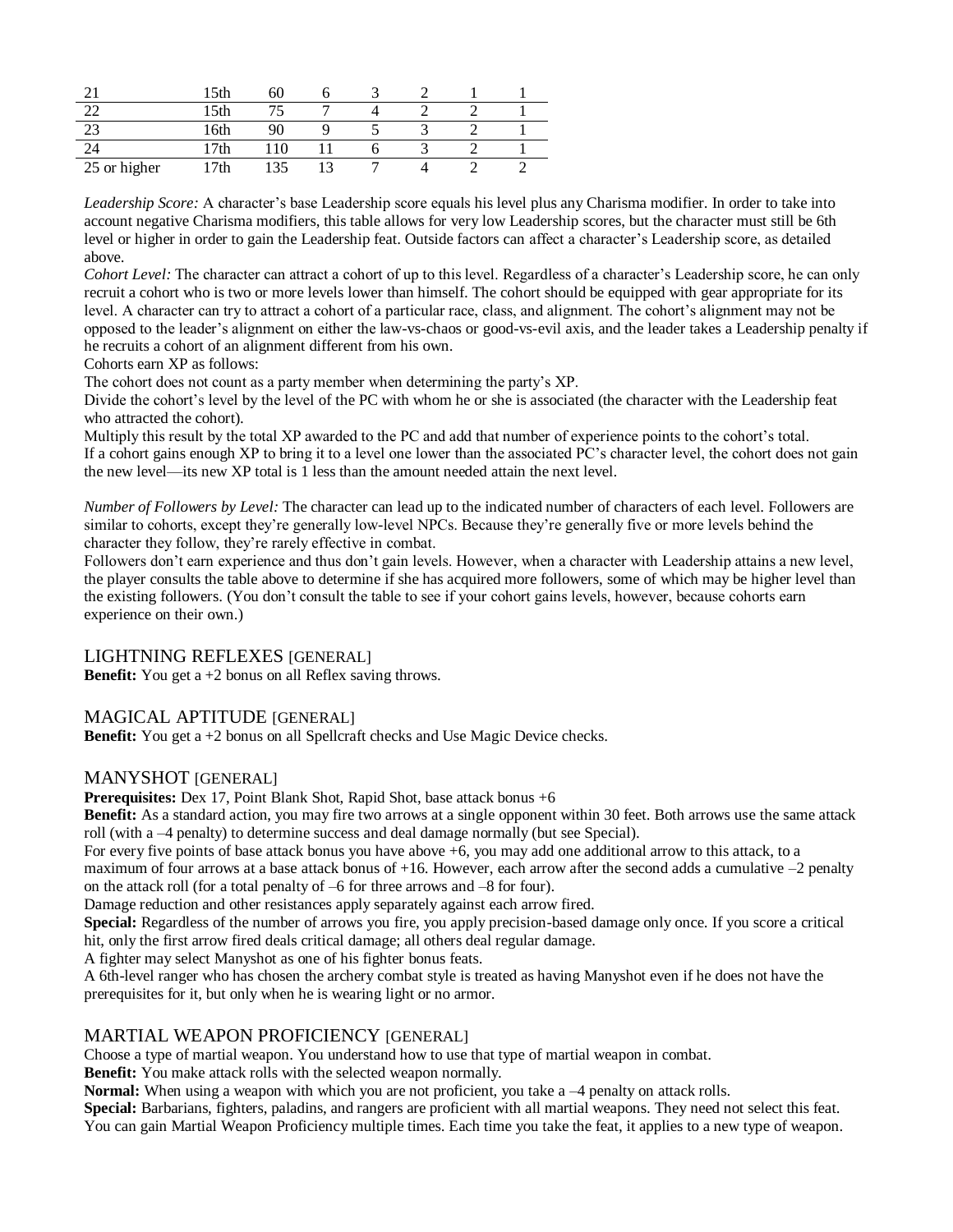A cleric who chooses the War domain automatically gains the Martial Weapon Proficiency feat related to his deity's favored weapon as a bonus feat, if the weapon is a martial one. He need not select it.

# MAXIMIZE SPELL [METAMAGIC]

**Benefit:** All variable, numeric effects of a spell modified by this feat are maximized. Saving throws and opposed rolls are not affected, nor are spells without random variables. A maximized spell uses up a spell slot three levels higher than the spell's actual level.

An empowered, maximized spell gains the separate benefits of each feat: the maximum result plus one-half the normally rolled result.

# MOBILITY [GENERAL]

#### **Prerequisites:** Dex 13, Dodge.

**Benefit:** You get a +4 dodge bonus to Armor Class against attacks of opportunity caused when you move out of or within a threatened area. A condition that makes you lose your Dexterity bonus to Armor Class (if any) also makes you lose dodge bonuses.

Dodge bonuses stack with each other, unlike most types of bonuses.

**Special:** A fighter may select Mobility as one of his fighter bonus feats.

# MOUNTED ARCHERY [GENERAL]

**Prerequisites:** Ride 1 rank, Mounted Combat.

**Benefit:** The penalty you take when using a ranged weapon while mounted is halved:  $-2$  instead of  $-4$  if your mount is taking a double move, and –4 instead of –8 if your mount is running.

**Special:** A fighter may select Mounted Archery as one of his fighter bonus feats.

### MOUNTED COMBAT [GENERAL]

**Prerequisite:** Ride 1 rank.

**Benefit:** Once per round when your mount is hit in combat, you may attempt a Ride check (as a reaction) to negate the hit. The hit is negated if your Ride check result is greater than the opponent's attack roll. (Essentially, the Ride check result becomes the mount's Armor Class if it's higher than the mount's regular AC.) **Special:** A fighter may select Mounted Combat as one of his fighter bonus feats.

#### NATURAL SPELL [GENERAL]

**Prerequisites:** Wis 13, wild shape ability.

**Benefit:** You can complete the verbal and somatic components of spells while in a wild shape. You substitute various noises and gestures for the normal verbal and somatic components of a spell.

You can also use any material components or focuses you possess, even if such items are melded within your current form. This feat does not permit the use of magic items while you are in a form that could not ordinarily use them, and you do not gain the ability to speak while in a wild shape.

#### NEGOTIATOR [GENERAL]

**Benefit:** You get a +2 bonus on all Diplomacy checks and Sense Motive checks.

#### NIMBLE FINGERS [GENERAL]

**Benefit:** You get a +2 bonus on all Disable Device checks and Open Lock checks.

# PERSUASIVE [GENERAL]

**Benefit:** You get a +2 bonus on all Bluff checks and Intimidate checks.

# POINT BLANK SHOT [GENERAL]

**Benefit:** You get a +1 bonus on attack and damage rolls with ranged weapons at ranges of up to 30 feet. **Special:** A fighter may select Point Blank Shot as one of his fighter bonus feats.

# POWER ATTACK [GENERAL]

**Prerequisite:** Str 13.

**Benefit:** On your action, before making attack rolls for a round, you may choose to subtract a number from all melee attack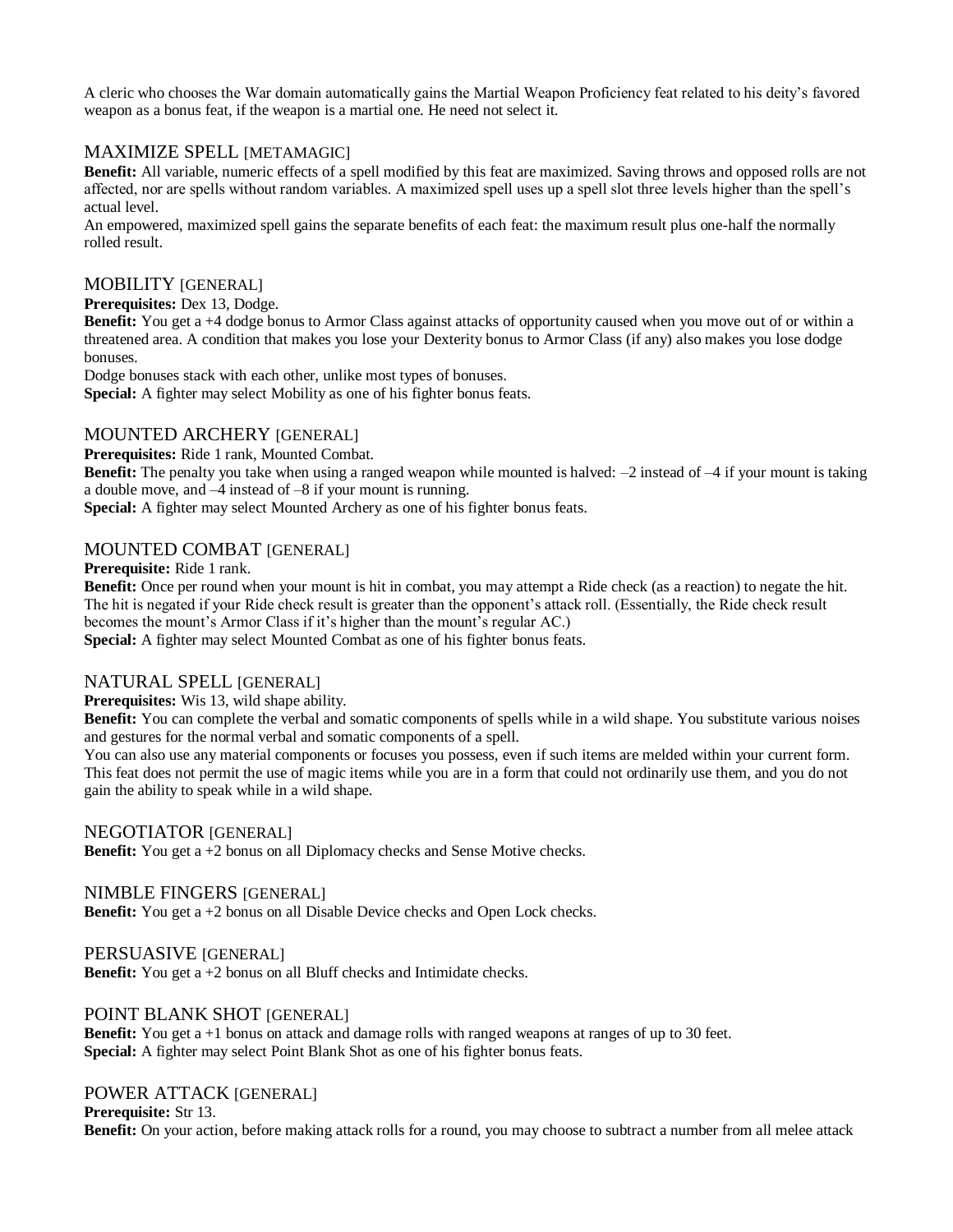rolls and add the same number to all melee damage rolls. This number may not exceed your base attack bonus. The penalty on attacks and bonus on damage apply until your next turn.

**Special:** If you attack with a two-handed weapon, or with a one-handed weapon wielded in two hands, instead add twice the number subtracted from your attack rolls. You can't add the bonus from Power Attack to the damage dealt with a light weapon (except with unarmed strikes or natural weapon attacks), even though the penalty on attack rolls still applies. (Normally, you treat a double weapon as a one-handed weapon and a light weapon. If you choose to use a double weapon like a two-handed weapon, attacking with only one end of it in a round, you treat it as a two-handed weapon.) A fighter may select Power Attack as one of his fighter bonus feats.

#### PRECISE SHOT [GENERAL]

#### **Prerequisite:** Point Blank Shot.

**Benefit:** You can shoot or throw ranged weapons at an opponent engaged in melee without taking the standard –4 penalty on your attack roll.

**Special:** A fighter may select Precise Shot as one of his fighter bonus feats.

### QUICK DRAW [GENERAL]

**Prerequisite:** Base attack bonus +1.

**Benefit:** You can draw a weapon as a free action instead of as a move action. You can draw a hidden weapon (see the Sleight of Hand skill) as a move action.

A character who has selected this feat may throw weapons at his full normal rate of attacks (much like a character with a bow).

**Normal:** Without this feat, you may draw a weapon as a move action, or (if your base attack bonus is +1 or higher) as a free action as part of movement. Without this feat, you can draw a hidden weapon as a standard action.

**Special:** A fighter may select Quick Draw as one of his fighter bonus feats.

# QUICKEN SPELL [METAMAGIC]

**Benefit:** Casting a quickened spell is a free action. You can perform another action, even casting another spell, in the same round as you cast a quickened spell. You may cast only one quickened spell per round. A spell whose casting time is more than 1 full round action cannot be quickened. A quickened spell uses up a spell slot four levels higher than the spell's actual level. Casting a quickened spell doesn't provoke an attack of opportunity.

**Special:** This feat can't be applied to any spell cast spontaneously (including sorcerer spells, bard spells, and cleric or druid spells cast spontaneously), since applying a metamagic feat to a spontaneously cast spell automatically increases the casting time to a full-round action.

# RAPID RELOAD [GENERAL]

Choose a type of crossbow (hand, light, or heavy).

**Prerequisite:** Weapon Proficiency (crossbow type chosen).

**Benefit:** The time required for you to reload your chosen type of crossbow is reduced to a free action (for a hand or light crossbow) or a move action (for a heavy crossbow). Reloading a crossbow still provokes an attack of opportunity.

If you have selected this feat for hand crossbow or light crossbow, you may fire that weapon as many times in a full attack action as you could attack if you were using a bow.

**Normal:** A character without this feat needs a move action to reload a hand or light crossbow, or a full-round action to reload a heavy crossbow.

**Special:** You can gain Rapid Reload multiple times. Each time you take the feat, it applies to a new type of crossbow. A fighter may select Rapid Reload as one of his fighter bonus feats.

# RAPID SHOT [GENERAL]

**Prerequisites:** Dex 13, Point Blank Shot.

**Benefit:** You can get one extra attack per round with a ranged weapon. The attack is at your highest base attack bonus, but each attack you make in that round (the extra one and the normal ones) takes a –2 penalty. You must use the full attack action to use this feat.

**Special:** A fighter may select Rapid Shot as one of his fighter bonus feats.

A 2nd-level ranger who has chosen the archery combat style is treated as having Rapid Shot, even if he does not have the prerequisites for it, but only when he is wearing light or no armor.

RIDE-BY ATTACK [GENERAL]

**Prerequisites:** Ride 1 rank, Mounted Combat.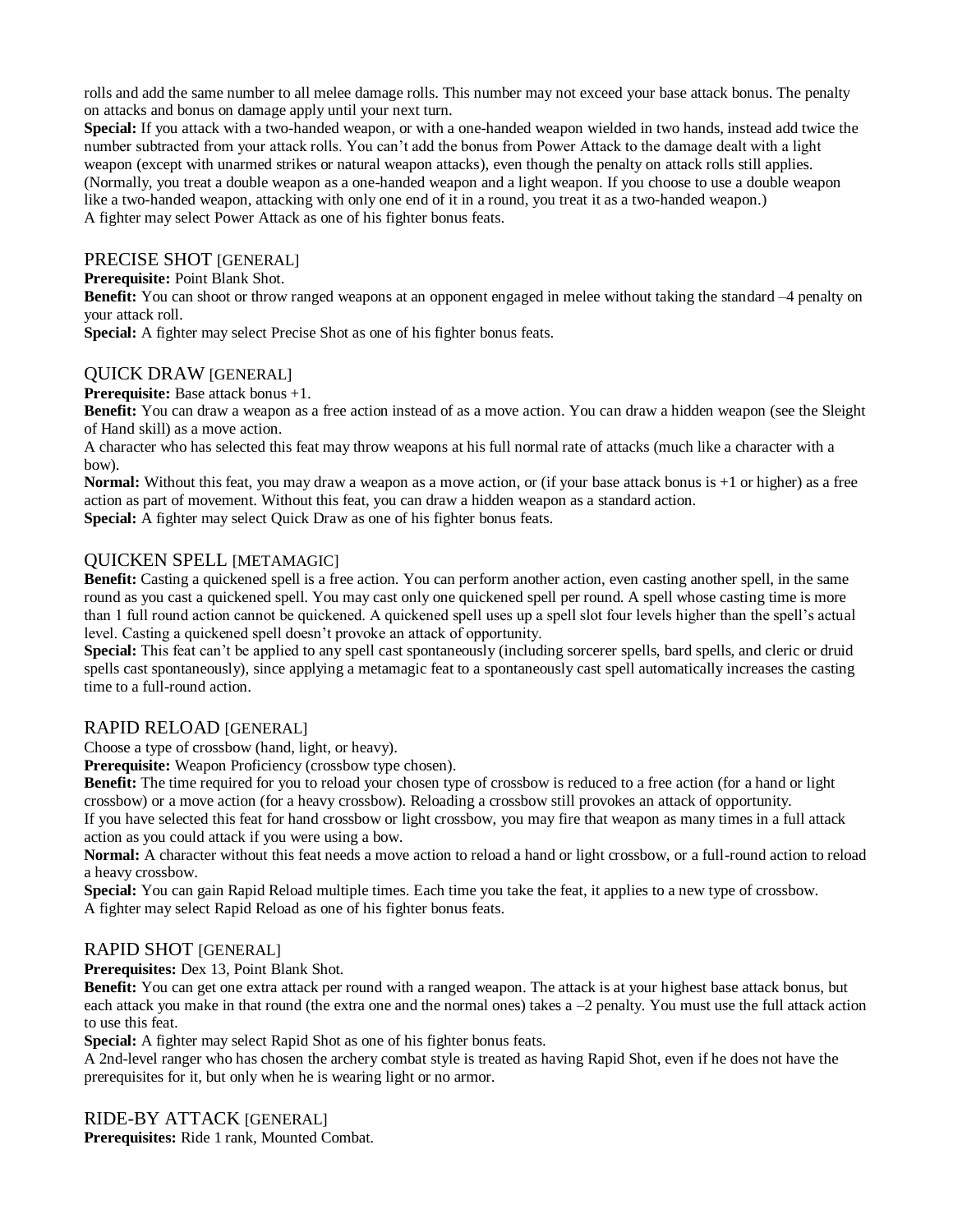**Benefit:** When you are mounted and use the charge action, you may move and attack as if with a standard charge and then move again (continuing the straight line of the charge). Your total movement for the round can't exceed double your mounted speed. You and your mount do not provoke an attack of opportunity from the opponent that you attack. **Special:** A fighter may select Ride-By Attack as one of his fighter bonus feats.

# RUN [GENERAL]

**Benefit:** When running, you move five times your normal speed (if wearing medium, light, or no armor and carrying no more than a medium load) or four times your speed (if wearing heavy armor or carrying a heavy load). If you make a jump after a running start (see the Jump skill description), you gain a +4 bonus on your Jump check. While running, you retain your Dexterity bonus to AC.

**Normal:** You move four times your speed while running (if wearing medium, light, or no armor and carrying no more than a medium load) or three times your speed (if wearing heavy armor or carrying a heavy load), and you lose your Dexterity bonus to AC.

# SCRIBE SCROLL [ITEM CREATION]

**Prerequisite:** Caster level 1st.

**Benefit:** You can create a scroll of any spell that you know. Scribing a scroll takes one day for each 1,000 gp in its base price. The base price of a scroll is its spell level x  $\Box$  its caster level x  $\Box$  25 gp. To scribe a scroll, you must spend 1/25 of this base price in XP and use up raw materials costing one-half of this base price.

Any scroll that stores a spell with a costly material component or an XP cost also carries a commensurate cost. In addition to the costs derived from the base price, you must expend the material component or pay the XP when scribing the scroll.

### SELF-SUFFICIENT [GENERAL]

**Benefit:** You get a +2 bonus on all Heal checks and Survival checks.

### SHIELD PROFICIENCY [GENERAL]

**Benefit:** You can use a shield and take only the standard penalties.

**Normal:** When you are using a shield with which you are not proficient, you take the shield's armor check penalty on attack rolls and on all skill checks that involve moving, including Ride checks.

**Special:** Barbarians, bards, clerics, druids, fighters, paladins, and rangers automatically have Shield Proficiency as a bonus feat. They need not select it.

#### SHOT ON THE RUN [GENERAL]

**Prerequisites:** Dex 13, Dodge, Mobility, Point Blank Shot, base attack bonus +4. **Benefit:** When using the attack action with a ranged weapon, you can move both before and after the attack, provided that your total distance moved is not greater than your speed. **Special:** A fighter may select Shot on the Run as one of his fighter bonus feats.

# SILENT SPELL [METAMAGIC]

**Benefit:** A silent spell can be cast with no verbal components. Spells without verbal components are not affected. A silent spell uses up a spell slot one level higher than the spell's actual level. **Special:** Bard spells cannot be enhanced by this metamagic feat.

# SIMPLE WEAPON PROFICIENCY [GENERAL]

**Benefit:** You make attack rolls with simple weapons normally.

**Normal:** When using a weapon with which you are not proficient, you take a  $-4$  penalty on attack rolls.

**Special:** All characters except for druids, monks, and wizards are automatically proficient with all simple weapons. They need not select this feat.

#### SKILL FOCUS [GENERAL]

Choose a skill. **Benefit:** You get a +3 bonus on all checks involving that skill. **Special:** You can gain this feat multiple times. Its effects do not stack. Each time you take the feat, it applies to a new skill.

# SNATCH ARROWS [GENERAL]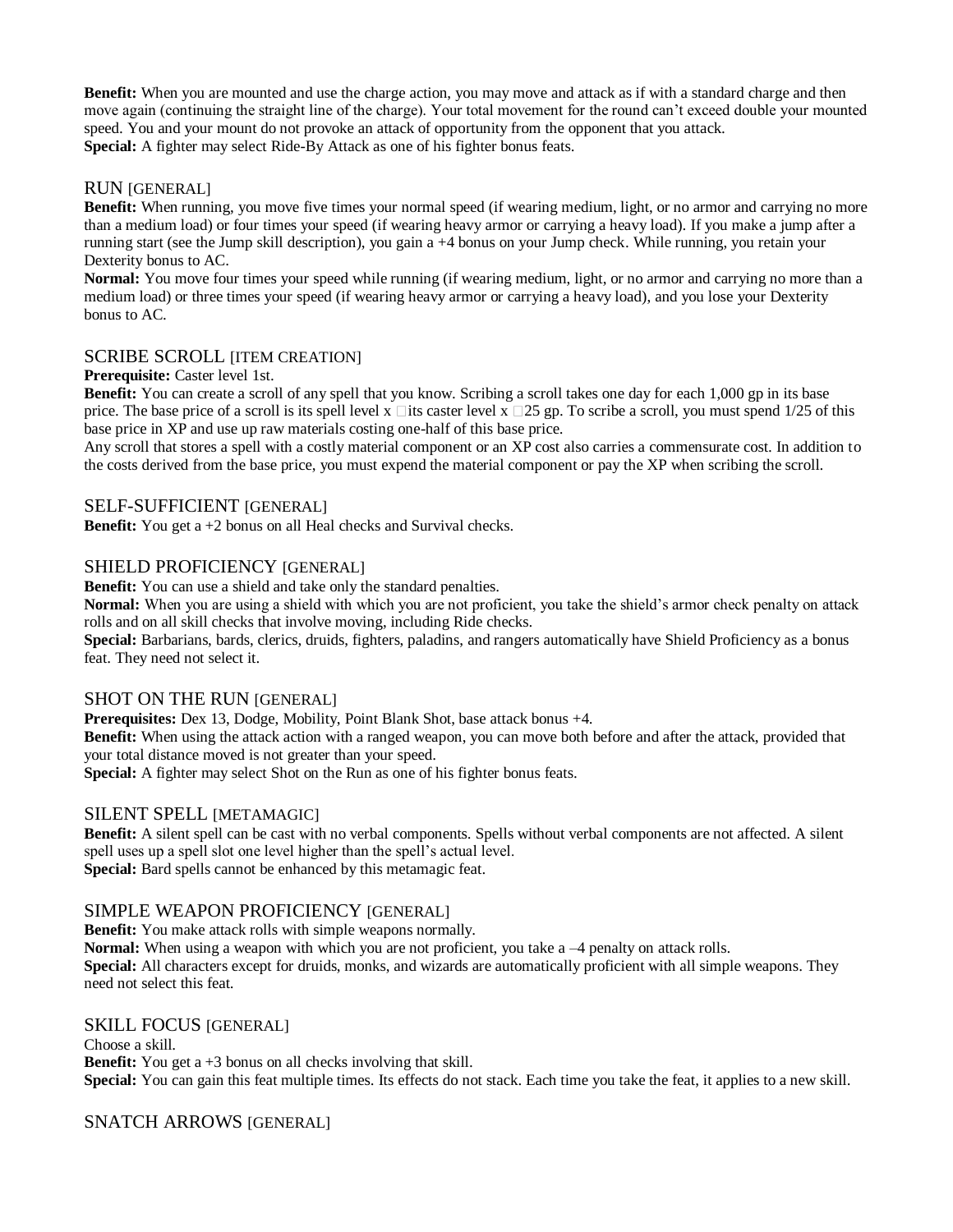**Prerequisites:** Dex 15, Deflect Arrows, Improved Unarmed Strike.

**Benefit:** When using the Deflect Arrows feat you may catch the weapon instead of just deflecting it. Thrown weapons can immediately be thrown back at the original attacker (even though it isn't your turn) or kept for later use. You must have at least one hand free (holding nothing) to use this feat.

**Special:** A fighter may select Snatch Arrows as one of his fighter bonus feats.

### SPELL FOCUS [GENERAL]

Choose a school of magic.

**Benefit:** Add +1 to the Difficulty Class for all saving throws against spells from the school of magic you select. **Special:** You can gain this feat multiple times. Its effects do not stack. Each time you take the feat, it applies to a new school of magic.

# SPELL MASTERY [SPECIAL]

**Prerequisite:** Wizard level 1st.

**Benefit:** Each time you take this feat, choose a number of spells equal to your Intelligence modifier that you already know. From that point on, you can prepare these spells without referring to a spellbook.

**Normal:** Without this feat, you must use a spellbook to prepare all your spells, except *read magic.*

### SPELL PENETRATION [GENERAL]

**Benefit:** You get a +2 bonus on caster level checks (1d20 + caster level) made to overcome a creature's spell resistance.

### SPIRITED CHARGE [GENERAL]

**Prerequisites:** Ride 1 rank, Mounted Combat, Ride-By Attack.

**Benefit:** When mounted and using the charge action, you deal double damage with a melee weapon (or triple damage with a lance).

**Special:** A fighter may select Spirited Charge as one of his fighter bonus feats.

# SPRING ATTACK [GENERAL]

**Prerequisites:** Dex 13, Dodge, Mobility, base attack bonus +4.

**Benefit:** When using the attack action with a melee weapon, you can move both before and after the attack, provided that your total distance moved is not greater than your speed. Moving in this way does not provoke an attack of opportunity from the defender you attack, though it might provoke attacks of opportunity from other creatures, if appropriate. You can't use this feat if you are wearing heavy armor.

You must move at least 5 feet both before and after you make your attack in order to utilize the benefits of Spring Attack. **Special:** A fighter may select Spring Attack as one of his fighter bonus feats.

#### STEALTHY [GENERAL]

**Benefit:** You get a +2 bonus on all Hide checks and Move Silently checks.

# STILL SPELL [METAMAGIC]

**Benefit:** A stilled spell can be cast with no somatic components.

Spells without somatic components are not affected. A stilled spell uses up a spell slot one level higher than the spell's actual level.

#### STUNNING FIST [GENERAL]

**Prerequisites:** Dex 13, Wis 13, Improved Unarmed Strike, base attack bonus +8.

**Benefit:** You must declare that you are using this feat before you make your attack roll (thus, a failed attack roll ruins the attempt). Stunning Fist forces a foe damaged by your unarmed attack to make a Fortitude saving throw (DC  $10 + 1/2$  your character level + your Wis modifier), in addition to dealing damage normally. A defender who fails this saving throw is stunned for 1 round (until just before your next action). A stunned character can't act, loses any Dexterity bonus to AC, and takes a –2 penalty to AC. You may attempt a stunning attack once per day for every four levels you have attained (but see Special), and no more than once per round. Constructs, oozes, plants, undead, incorporeal creatures, and creatures immune to critical hits cannot be stunned.

**Special:** A monk may select Stunning Fist as a bonus feat at 1st level, even if she does not meet the prerequisites. A monk who selects this feat may attempt a stunning attack a number of times per day equal to her monk level, plus one more time per day for every four levels she has in classes other than monk.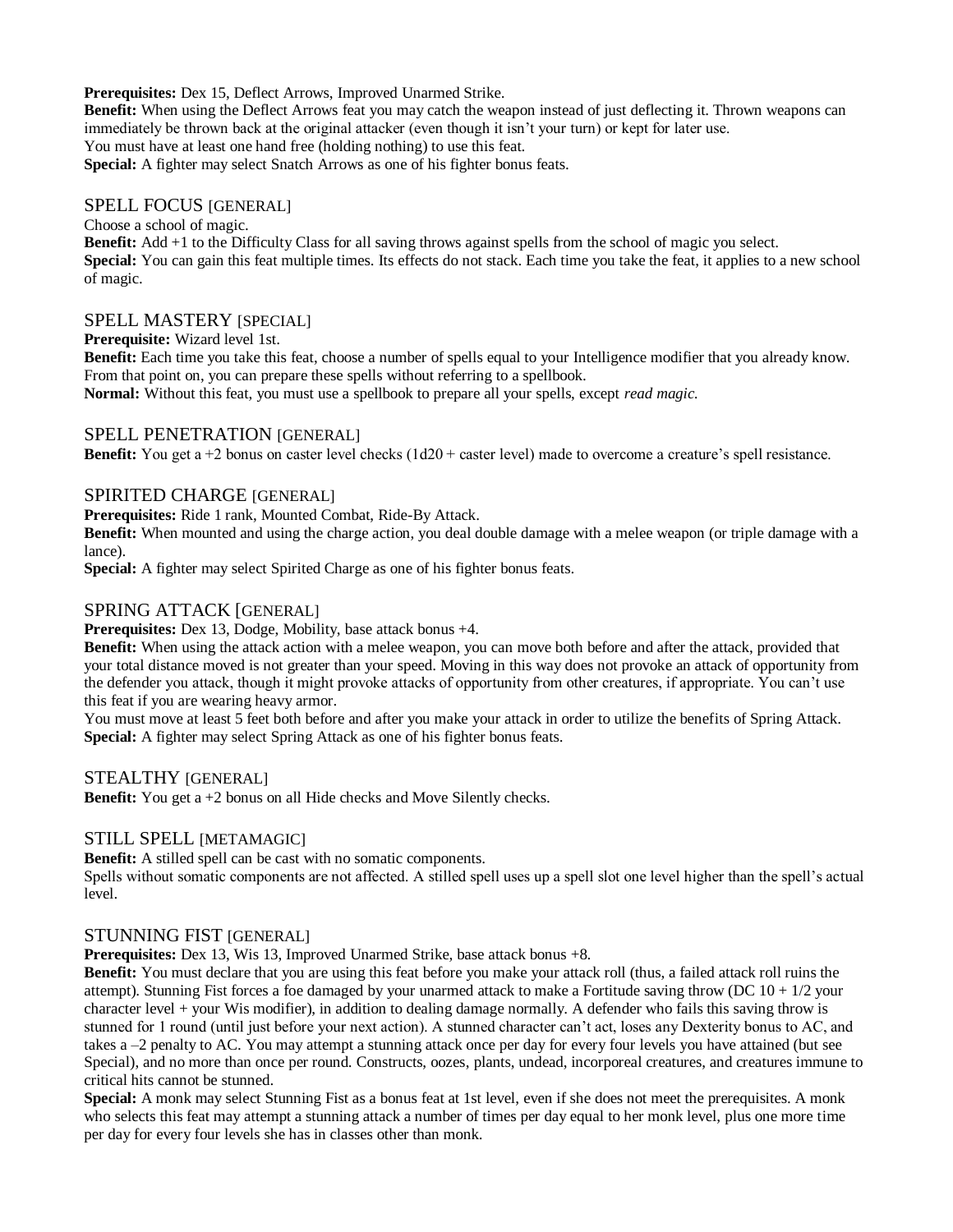A fighter may select Stunning Fist as one of his fighter bonus feats.

### TOUGHNESS [GENERAL]

**Benefit:** You gain +3 hit points.

Special: A character may gain this feat multiple times. Its effects stack.

# TOWER SHIELD PROFICIENCY [GENERAL]

**Prerequisite:** Shield Proficiency.

**Benefit:** You can use a tower shield and suffer only the standard penalties.

**Normal:** A character who is using a shield with which he or she is not proficient takes the shield's armor check penalty on attack rolls and on all skill checks that involve moving, including Ride.

**Special:** Fighters automatically have Tower Shield Proficiency as a bonus feat. They need not select it.

### TRACK [GENERAL]

**Benefit:** To find tracks or to follow them for 1 mile requires a successful Survival check. You must make another Survival check every time the tracks become difficult to follow.

You move at half your normal speed (or at your normal speed with a -5 penalty on the check, or at up to twice your normal speed with a –20 penalty on the check). The DC depends on the surface and the prevailing conditions, as given on the table below:

| Surface            |    | Survival DC Surface Survival DC |    |
|--------------------|----|---------------------------------|----|
| Very soft ground 5 |    | Firm ground                     | 15 |
| Soft ground        | 10 | Hard ground                     | 20 |

*Very Soft Ground:* Any surface (fresh snow, thick dust, wet mud) that holds deep, clear impressions of footprints.

*Soft Ground:* Any surface soft enough to yield to pressure, but firmer than wet mud or fresh snow, in which a creature leaves frequent but shallow footprints.

*Firm Ground:* Most normal outdoor surfaces (such as lawns, fields, woods, and the like) or exceptionally soft or dirty indoor surfaces (thick rugs and very dirty or dusty floors). The creature might leave some traces (broken branches or tufts of hair), but it leaves only occasional or partial footprints.

*Hard Ground:* Any surface that doesn't hold footprints at all, such as bare rock or an indoor floor. Most streambeds fall into this category, since any footprints left behind are obscured or washed away. The creature leaves only traces (scuff marks or displaced pebbles).

Several modifiers may apply to the Survival check, as given on the table below.

| <b>Condition</b>                                                                     | <b>Survival DC Modifier</b> |  |  |  |
|--------------------------------------------------------------------------------------|-----------------------------|--|--|--|
| Every three creatures in the group being tracked                                     |                             |  |  |  |
| Size of creature or creatures being tracked: <sup>1</sup>                            |                             |  |  |  |
| Fine                                                                                 | $+8$                        |  |  |  |
| Diminutive                                                                           | $+4$                        |  |  |  |
| Tiny                                                                                 | $+2$                        |  |  |  |
| Small                                                                                | $+1$                        |  |  |  |
| Medium                                                                               | $+0$                        |  |  |  |
| Large                                                                                | $-1$                        |  |  |  |
| Huge                                                                                 | $-2$                        |  |  |  |
| Gargantuan                                                                           | $-4$                        |  |  |  |
| Colossal                                                                             | $-8$                        |  |  |  |
| Every 24 hours since the trail was made                                              | $+1$                        |  |  |  |
| Every hour of rain since the trail was made                                          | $+1$                        |  |  |  |
| Fresh snow cover since the trail was made                                            | $+10$                       |  |  |  |
| Poor visibility: <sup>2</sup>                                                        |                             |  |  |  |
| Overcast or moonless night                                                           | $+6$                        |  |  |  |
| Moonlight                                                                            | $+3$                        |  |  |  |
| Fog or precipitation                                                                 | $+3$                        |  |  |  |
| Tracked party hides trail (and moves at half speed)                                  | $+5$                        |  |  |  |
| 1 For a group of mixed sizes, apply only the modifier for the largest size category. |                             |  |  |  |

2 Apply only the largest modifier from this category.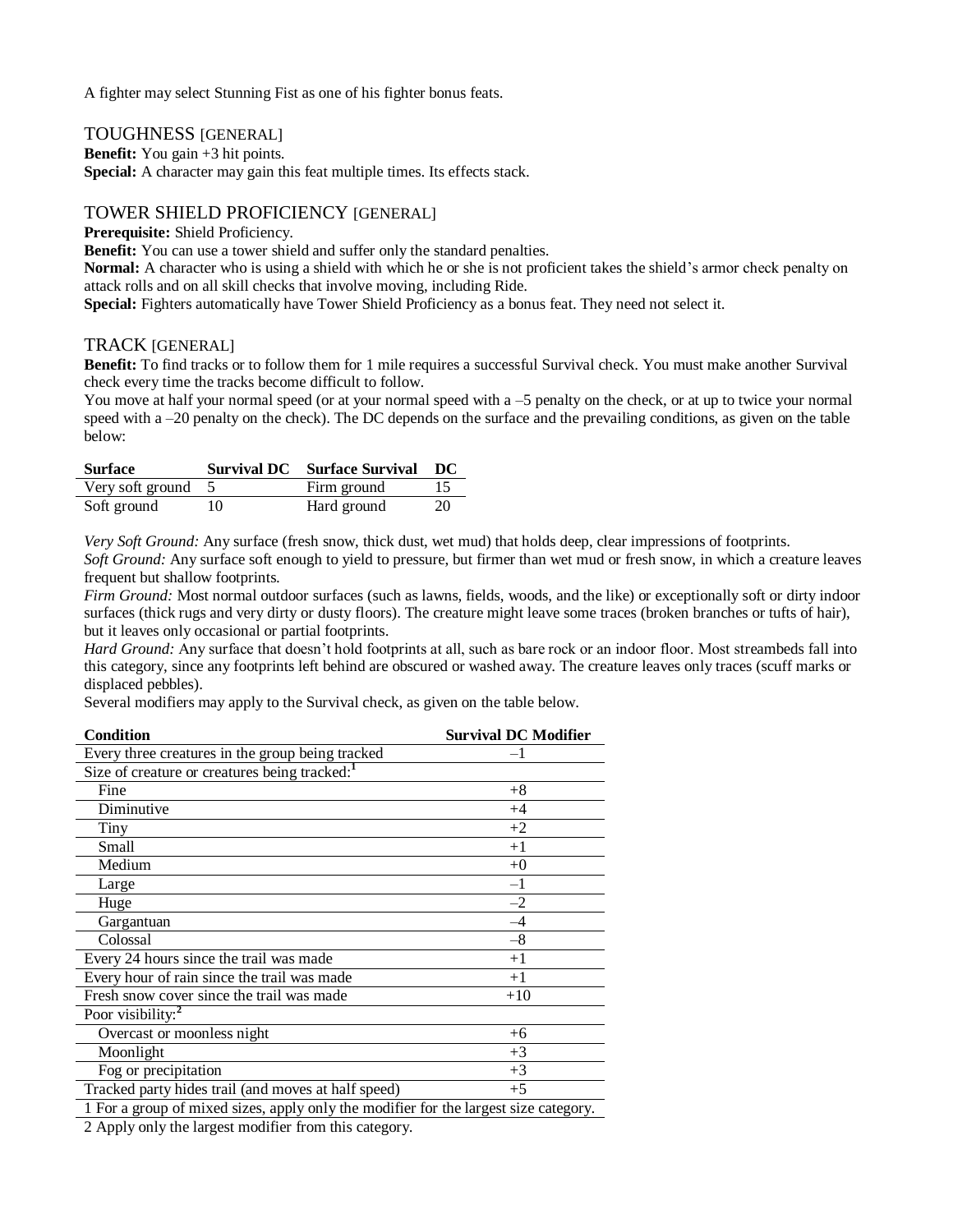If you fail a Survival check, you can retry after 1 hour (outdoors) or 10 minutes (indoors) of searching.

**Normal:** Without this feat, you can use the Survival skill to find tracks, but you can follow them only if the DC for the task is 10 or lower. Alternatively, you can use the Search skill to find a footprint or similar sign of a creature's passage using the DCs given above, but you can't use Search to follow tracks, even if someone else has already found them. **Special:** A ranger automatically has Track as a bonus feat. He need not select it.

This feat does not allow you to find or follow the tracks made by a subject of a *pass without trace* spell.

#### TRAMPLE [GENERAL]

**Prerequisites:** Ride 1 rank, Mounted Combat.

**Benefit:** When you attempt to overrun an opponent while mounted, your target may not choose to avoid you. Your mount may make one hoof attack against any target you knock down, gaining the standard +4 bonus on attack rolls against prone targets.

**Special:** A fighter may select Trample as one of his fighter bonus feats.

#### TWO-WEAPON DEFENSE [GENERAL]

**Prerequisites:** Dex 15, Two-Weapon Fighting.

**Benefit:** When wielding a double weapon or two weapons (not including natural weapons or unarmed strikes), you gain a +1 shield bonus to your AC.

When you are fighting defensively or using the total defense action, this shield bonus increases to +2. **Special:** A fighter may select Two-Weapon Defense as one of his fighter bonus feats.

# TWO-WEAPON FIGHTING [GENERAL]

You can fight with a weapon in each hand. You can make one extra attack each round with the second weapon. **Prerequisite:** Dex 15.

**Benefit:** Your penalties on attack rolls for fighting with two weapons are reduced. The penalty for your primary hand lessens by 2 and the one for your off hand lessens by 6.

**Normal:** If you wield a second weapon in your off hand, you can get one extra attack per round with that weapon. When fighting in this way you suffer a –6 penalty with your regular attack or attacks with your primary hand and a –10 penalty to the attack with your off hand. If your off-hand weapon is light the penalties are reduced by 2 each. (An unarmed strike is always considered light.)

**Special:** A 2nd-level ranger who has chosen the two-weapon combat style is treated as having Two-Weapon Fighting, even if he does not have the prerequisite for it, but only when he is wearing light or no armor.

A fighter may select Two-Weapon Fighting as one of his fighter bonus feats.

## WEAPON FINESSE [GENERAL]

**Prerequisite:** Base attack bonus +1.

**Benefit:** With a light weapon, rapier, whip, or spiked chain made for a creature of your size category, you may use your Dexterity modifier instead of your Strength modifier on attack rolls. If you carry a shield, its armor check penalty applies to your attack rolls.

**Special:** A fighter may select Weapon Finesse as one of his fighter bonus feats.

Natural weapons are always considered light weapons.

#### WEAPON FOCUS [GENERAL]

Choose one type of weapon. You can also choose unarmed strike or grapple (or ray, if you are a spellcaster) as your weapon for purposes of this feat.

**Prerequisites:** Proficiency with selected weapon, base attack bonus +1.

**Benefit:** You gain a +1 bonus on all attack rolls you make using the selected weapon.

**Special:** You can gain this feat multiple times. Its effects do not stack. Each time you take the feat, it applies to a new type of weapon.

A fighter may select Weapon Focus as one of his fighter bonus feats. He must have Weapon Focus with a weapon to gain the Weapon Specialization feat for that weapon.

#### WEAPON SPECIALIZATION [GENERAL]

Choose one type of weapon for which you have already selected the Weapon Focus feat. You can also choose unarmed strike or grapple as your weapon for purposes of this feat. You deal extra damage when using this weapon.

**Prerequisites:** Proficiency with selected weapon, Weapon Focus with selected weapon, fighter level 4th.